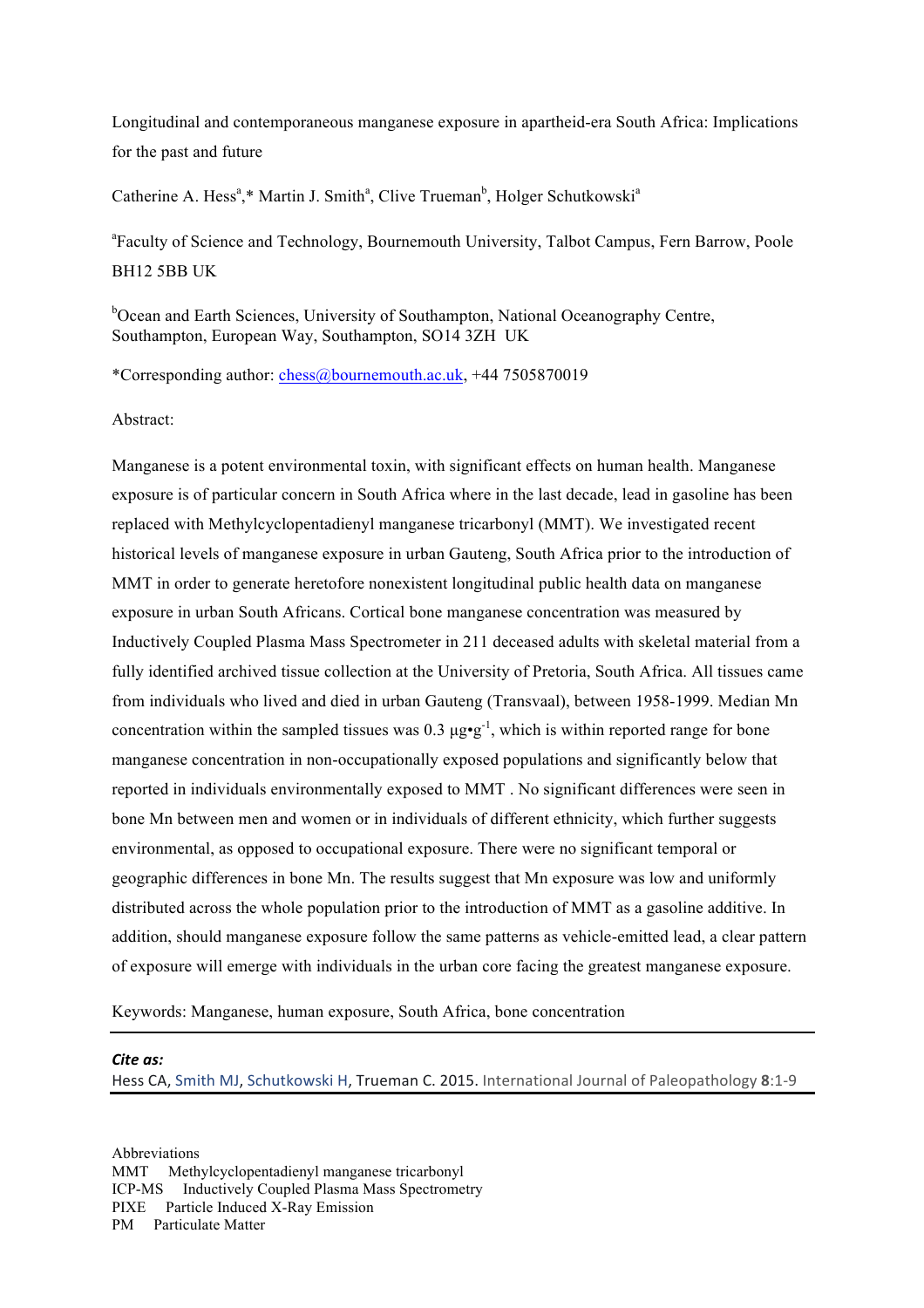### 1. Introduction

Manganese is both an essential trace element and a potent toxin in humans. Exposure to toxic levels of manganese generally occurs in industrial regions as a result of smelting and mining activities. In many parts of the world human exposure to manganese is the result of inhalation of Methylcyclopentadienyl manganese tricarbonyl (MMT), a compound added to gasoline as an antiknocking agent and released into the air in vehicle exhaust (Walsh, 2007). Manganese affects human health at the acute level (manganism), and the chronic, sub-clinical level (He and Niu, 2004). Acute exposure is generally characterised by severe neurological disturbance and with Parkinson's like pathology (tremors, loss of coordination, motor skill deficits) whereas chronic exposure can result in milder motor skills deficits and mood disturbances (Bouchard et al., 2007; Bouchard et al., 2011; Bowler et al., 1999; Mergler et al., 1999; Roels et al., 2012). Manganese affects neurological development and the central nervous system by interfering with the function of the neurotransmitter dopamine (Aschner and Aschner, 1991; Butterworth et al., 1995; Normandin and Hazell, 2002; Verity, 1999). Manganese accumulates in the central nervous system resulting in increasing damage with long-term exposure (Rivera-Mancia et al., 2011). Both inhaled and ingested manganese have a substantial effect on intellectual function in children, though the level at which manganese exposure becomes dangerous to children's neurological development is under debate (Riojas-Rodríguez et al., 2010; Sharma, 2006). Recent research suggests that manganese levels commonly found in tap water, approximately 34µg/L, are enough to cause a reduction in IQ (Bouchard et al., 2011). Manganese is also known to affect sight and can cause night blindness in exposed children (Afridi et al., 2011). Manganese is associated with neurological and liver pathologies in adults (Butterworth et al., 1995; Laohaudomchok et al., 2011)

The purpose of this research is twofold. Firstly to investigate historical exposure to manganese from a bioarchaeological and anthropological framework and secondly to establish baseline exposure data that may inform future investigations into manganese exposure in urban South Africans. In the first instance, the relative lack of environmental data for the late  $20<sup>th</sup>$  century encourages a bioarchaeological approach to gathering such data. Human skeletal tissue serves as an excellent repository of many metals and is a useful matrix for investigating environmental exposures in historical populations and to identify historical health issues. The primary aim is to determine whether manganese exposure during this time period followed the same exposure patterns as other toxic elements, such as lead, which vary significantly according to apartheid-designated racial groups. Secondly, from a public health perspective, this research addresses the lack of data regarding manganese exposure in an urban South African population prior to the introduction of MMT and to compare bone manganese concentration in this population with individuals in other industrialized regions both with and without MMT exposure. In addition, the exposure pattern identified here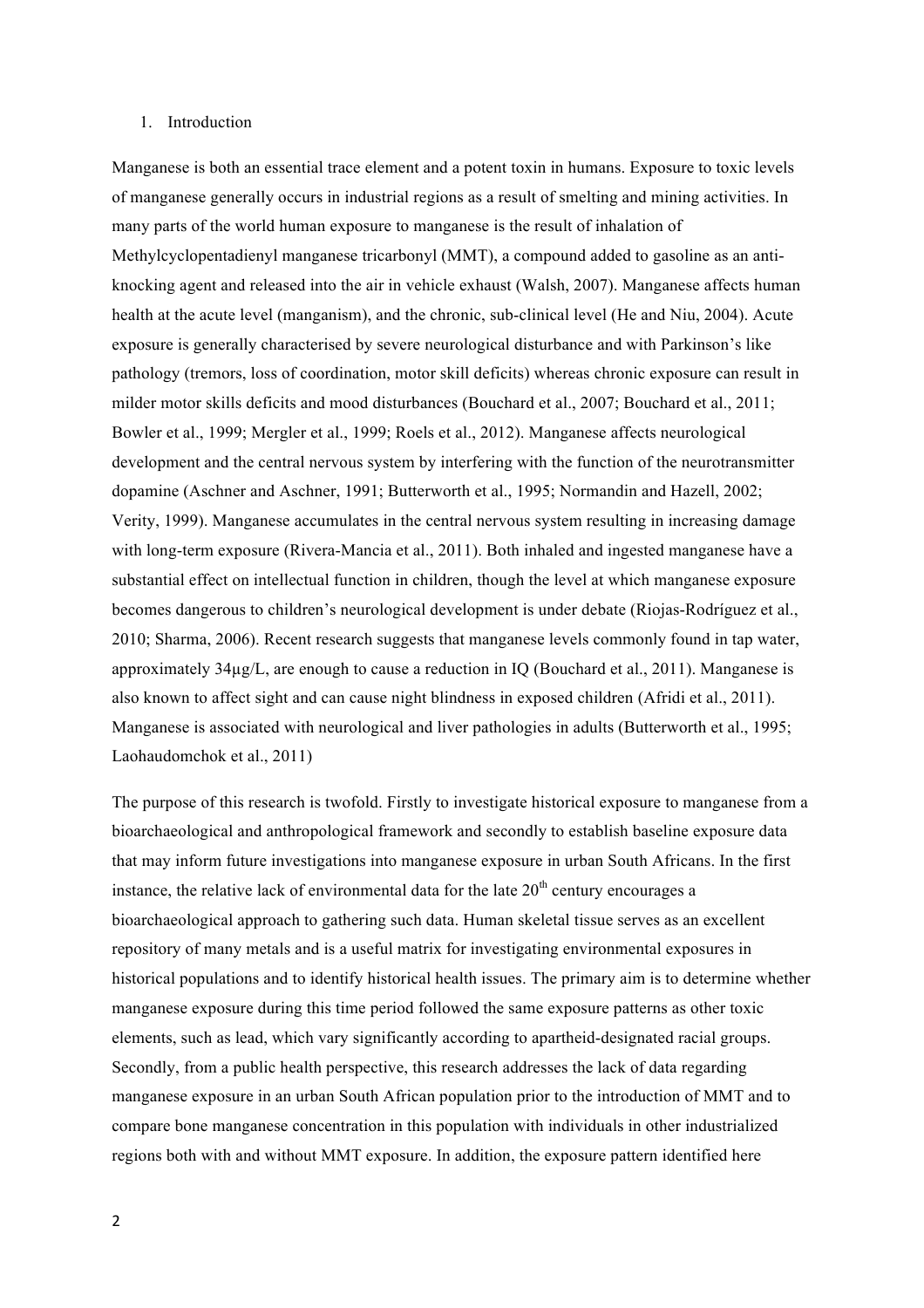provides valuable information regarding manganese exposure which can be used to predict future exposure patterns within the urban population of Gauteng, South Africa.

## 1.1 Manganese biomonitoring and toxicokinetics

Manganese is generally biomonitored in blood, however hair, nail and bone manganese are indicators of chronic exposure (Smith et al., 2007; Sriram et al., 2012; Zheng et al., 2011). The relationship between blood and urine manganese and airborne manganese is unclear, however blood manganese concentrations in individuals working in areas with high levels of airborne manganese do tend to be significantly higher than those in low-airborne manganese areas (Lucchini et al., 1999). Though the relationship between blood manganese and bone manganese is unknown and it is difficult to make direct comparisons between bone and blood measurements in humans, which limits comparison between studies. Nonetheless, bone manganese studies such as that presented in this paper have clear value in establishing relative environmental exposure to manganese in a given population which may then be used to measure change across time and across a given population. Manganese is a boneseeking element, with approximately 40 percent of manganese stored in bone, making bone useful as a matrix for studying past exposure (Arnold et al., 2002). To date, studies of bone manganese concentrations are few in number, but the use of bone tissue as an alternative biomonitor of manganese exposure is gaining acceptance (Arnold et al., 2002; Aslam et al., 2008; Pejović-Milić et al., 2009; Zheng et al., 2011). In bone tissue manganese is thought to follow the same kinetic pathway as iron, and whilst it is often included in trace element studies of bone tissue, little is written about manganese-bone interaction and how bone manganese concentration can be interpreted. Moreover, manganese is essential in bone remodelling, with lower bone remodelling rates evident in manganesedeficient animals, and lower serum manganese concentrations evident in osteoporotic, postmenopausal humans (Odabasi et al., 2008; Strause and Saltman, 1987; Strause et al., 1987). Manganese regulates the formation of the osteoid matrix and the process is dependent on glycosyltranspherase, a manganese-dependent enzyme (Gonzalez-Perez et al., 2012).

#### 1.2 Manganese in South African environment

Since the 1990s, MMT has been added to petrol as an anti-knock and octane enhancer as a replacement for tetraethyl lead (Batterman et al., 2011; Forbes et al., 2009; Röllin et al., 2005). South Africa began replacement of lead in gasoline with MMT in 2005 and it is unclear as to the effect of this action on manganese exposure in the South African population. Prior to this, there was no monitoring of manganese exposure in humans in urban South Africa, and there were no published studies of manganese exposure in the population prior to 2006 with one exception, Myers et al. (2003) study of manganese biomarkers in a highly exposed ferroalloy smelters.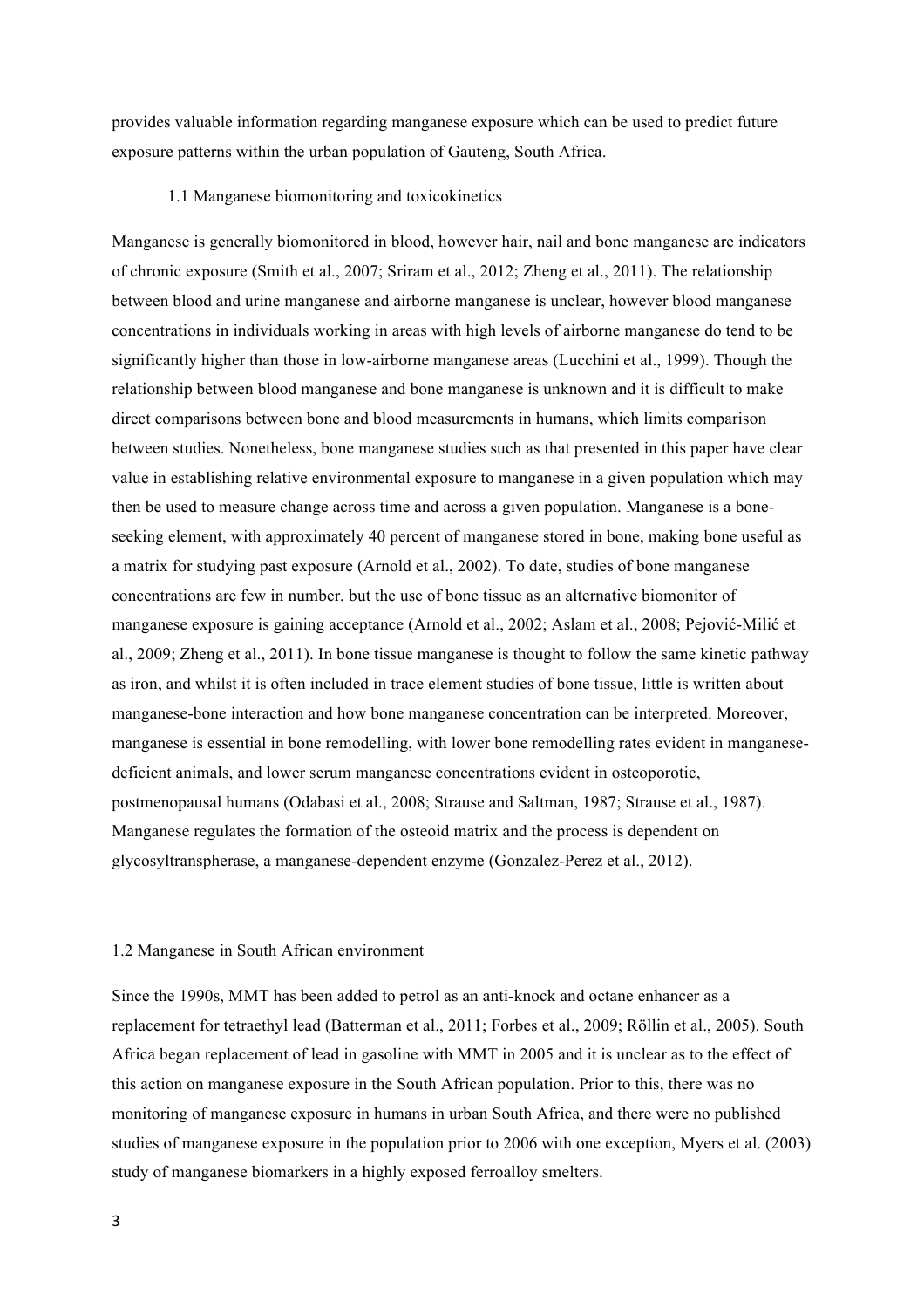The use of MMT as a gasoline additive has been controversial, despite its widespread use. Much like its predecessor lead, MMT is emitted into the atmosphere as particulate matter where it is readily bioavailable to humans (Aschner and Aschner, 1991; Levy and Nassetta, 2003; Lucchini et al., 2009; Spangler, 2012). There is sufficient evidence that inhaled manganese is particularly damaging to human health. Clinical manganese neurotoxicity is evident at airborne manganese concentrations greater than 1.0 mg/m<sup>3</sup>, indicating that inhaled manganese affects the body differently than ingested manganese, though the mechanism is still unclear (Santamaria and Sulsky, 2010). It is clear, however, that inhaled manganese adversely affects neurological, pulmonary and reproductive function in exposed adults and children (Boyes, 2010).

Though the data on environmental manganese concentrations in South Africa prior to the mid-1990s is almost non-existent, Formenti et al. (1998) conducted PIXE analysis on urban aerosols in Soweto from 1982-1984. They conclude that atmospheric manganese in Soweto was likely due to manganese smelting activities near Johannesburg. The authors also note that the presence of manganese in the atmosphere was intermittent and dependent on southerly wind, which would not have been often. With regards to the substantial mining activities in the region, aerosol monitoring of a Transvaal goldmine conducted in the late 1980s found negligible manganese concentrations in dust resulting from any mining activities (Annegarn et al., 1987). Prior to the use of MMT then, the most likely source of manganese in urban Gauteng would have been smelting as it used extensively in the production of steel, and ferromanganese alloys. Gauteng has been characterized by substantial ferromanganese processing activities, predominantly iron and manganese smelting and steel and alloy fabrication (DME, 2005; Moja et al., 2013). Lastly, South Africa is home to vast reserves of coal and relies heavily on coal-fired power (CITE). Recent analysis of the trace element constituents of fly ash, soil and plants near coal-fired power plants indicates levels of Mn in soil and plants that exceed the World Health Organisation and the Food and Agricultural Organisation's recommendations regarding maximum manganese concentrations (Ayanda et al., 2012; Okedeyi et al., 2014).

# 1.3 Social and physical geography of the Johannesburg/Pretoria Megacity

The social geography of the South African landscape during apartheid was unique. The Group Areas Act of 1950 brought about strict rules regarding racial segregation within the urban environment. Under the Group Areas Act, black individuals who lived in urban areas were forced into suburban townships. The Group Areas Act ensured no mixing of races in neighbourhoods and complete separation of races in regards to residence, shopping, markets, services, and public amenities such as parks. Black individuals in both Pretoria and Johannesburg were expected to live in townships outside of the city, hostels, if they were men migrating in from a rural homeland. Many black South Africans also lived in informal squatter camps that appeared around the cities towards the end of apartheid, as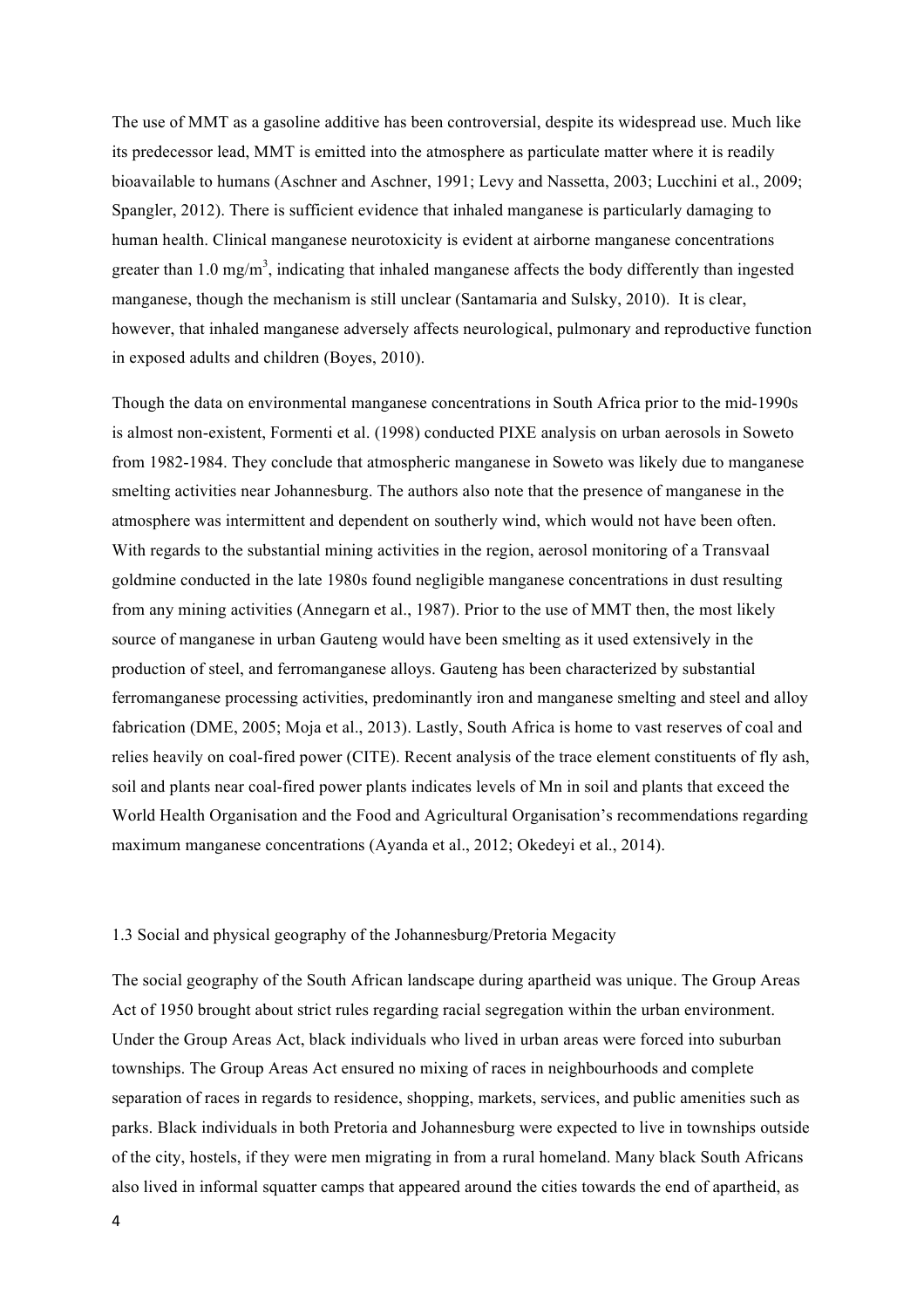more individuals migrated from rural areas in search of work (Christopher, 2005; Richards et al., 2007). It has been estimated that by the 1980s nearly 1.5 million intra-urban commuters moved between townships and urban centres daily (Khosa, 1998). In Pretoria, an estimated 400,000 labourers travelled into the city core each day, with an average commuting distance of 52km (Khosa, 1998). The result was a substantial degree of traffic congestion and accompanying pollution in and around the urban core in these cities (Beavon, 2001). The movement of black South Africans to the urban periphery served to locate them closer to industrial and mining activities (Hattingh and Horn, 1991).

The physical geography of urban Gauteng (formerly Transvaal) is marked by the proximity of the two cities, often referred to as a "megacity" (defined as having  $> 10$  million residents) and is the largest urban area in Africa (Fig. 1) (Lourens et al., 2012). The megacity is located within close proximity to the industrial regions of the Highveld to the Northeast of Pretoria and the Vaal Triangle to the South of Johannesburg, both regions of intense metal and coal mining and industry (McCarthy, 2011; Rogerson, 1990; Terblanche et al., 1992).

Given urban residential patterns and heavy industry as the most likely source of environmental manganese we expected to see higher rates of manganese among black South Africans than among white South Africans. An investigation of bone lead concentration was conducted on the same collection (Hess et al. 2013) and significant differences in bone lead were apparent among individuals of different ancestry. Similarly, analysis of cadmium and arsenic also differ according to ancestry within the same sample population (Hess 2013). The variation in exposure to these elements is ascribed to Apartheid policies, which segregated the South African population along strict racial lines. Thus despite residing in the same cities, and in some cases in relatively close proximity within the urban landscape, individuals classed as either black or white according to the 1950 Population Registration Act experienced very different rates of exposure to inorganic pollutants.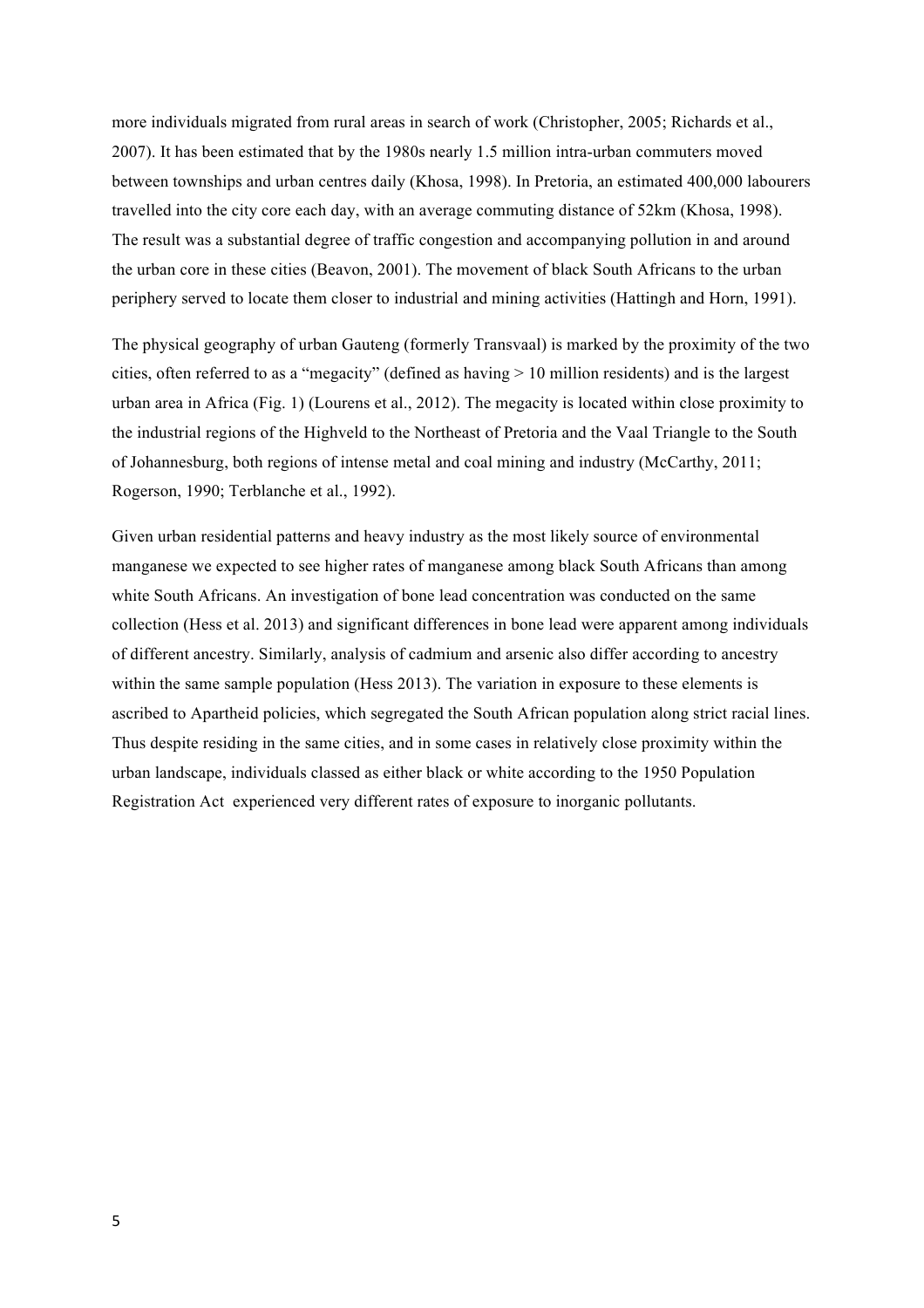

Figure 1. Pretoria and Johannesburg showing major transport routes, known mine residue areas (red) and potential mine residue areas (yellow). Source: Gauteng City Region Observatory.

2. Materials and Methods

Cortical bone samples were taken from the skeletal remains of 211 adult men and women from the Student Bone Collection at the University of Pretoria Department of Anatomy, a sub-collection within the Pretoria Identified Bone Collection on which destructive analysis is permitted. A small number of remains were sampled from the Raymond Dart Bone Collection held at the University of Witwatersrand. Both collections are fully identified, with individual age, ancestry, sex and cause of death accurately recorded. The demographic composition of the Pretoria Student Bone Collection is the same as for the Identified Bone Collection (L'Abbe et al., 2005). Remains in this collection were never subject to burial and as such there are no post-mortem diagenetic complications which may compromise the analytical results. The skeletal remains are those of individuals who died in the Pretoria area between 1943 and 2012 and whose bodies were either unclaimed by relatives or donated. In the former case, unclaimed bodies become the property of the University of Pretoria to be used for teaching and research, subject to the South Africa Human Tissues Act of 1983 (L'Abbe et al., 2005). The collection consists of individuals who range in age from neonates to 95 years of age. The terms "black" and "white" are used here in reference to socioeconomic and cultural group affinity, and follow the racial classification of skeletal remains in the collection (L'Abbe et al., 2005). The predominant demographic within the collection is black males. This is largely to do with both overall demographic patterns within South Africa (Byerlee, 1974; L'Abbe et al., 2005; Smit, 2001). The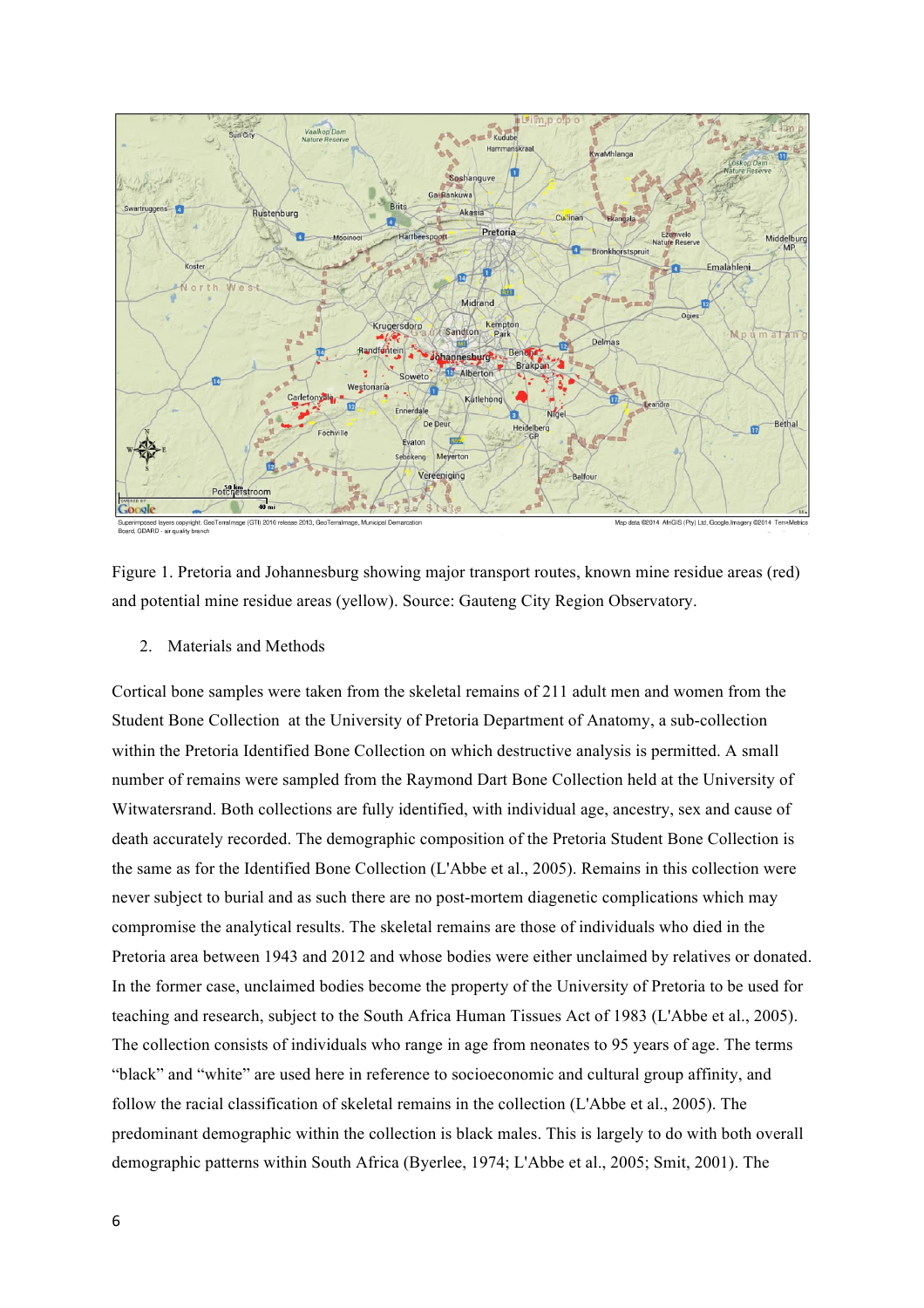Raymond Dart Collection is housed at the University of Witwatersrand, School of Medicine and is similar in demographic composition to the Pretoria Collection. Skeletal remains in the Dart collection date from 1928 (Dayal et al., 2009). Only 12 of the femora included in this study are from the Dart collection. The demographic profile of the sampled skeletal remains are given in Tables 1 and 2.

|                | N   | % of Sample |
|----------------|-----|-------------|
| <b>Males</b>   | 165 | 76          |
| <b>Females</b> | 49  | 23          |
| <b>Black</b>   | 179 | 82.5        |
| White          | 35  | 16.1        |

Table 1. Number of males and females, black and white South Africans and percentage of each in sampled remains.

Table 2. Demographic breakdown of sampled remains. Includes age and residence by ancestry and sex.

|                      | Mean Age     | <b>Median Age</b> | SD          | Min. Age   | Max. Age    |  |
|----------------------|--------------|-------------------|-------------|------------|-------------|--|
| All                  | 53.01        | 55                | 16.06       | 20         | 95          |  |
| <b>White Males</b>   | 66           | 67                | 13.1        | 42         | 95          |  |
| <b>Black Females</b> | 48.2         | 46                | 14.67       | 25         | 80          |  |
| <b>Black Males</b>   | 51.2         | 50.5              | 15.28       | 20         | 80          |  |
|                      |              |                   |             |            |             |  |
|                      | Pretoria (n) | Johannesburg (n)  | Rural $(n)$ | Unk. $(n)$ | Total $(n)$ |  |
| All                  | 153          | 40                | 6           | 18         | 211         |  |
| <b>White Males</b>   | 16           | 6                 | 2           | 11         | 35          |  |
| <b>Black Females</b> | 38           | 8                 | 1           | 2          | 49          |  |
| <b>Black Males</b>   | 98           | 26                | 3           | 3          | 127         |  |

It was not possible to include white females in this study due to their scarcity within the fraction of the collections available for destructive analysis. With this exception however, the demography of the subsample is representative of the overall demographic makeup of the collection, with regards to age, sex and ancestry. Black females comprise 23% of the sampled remains and make up 16% of the total collection. The mean age for black females in the collection is 47.4, and is 48.2 in the sampled remains. White males comprise 16% of both the total collection and the sampled remains. The mean age of white males in the whole collection is 66.5 and mean age in the sampled remains is 66. Black males comprise 60% of the complete collection and comprise 60% of the sampled remains. In terms of age, the mean age of black males in the complete collection is 53.9, and is 51.2 in the sampled remains (Table 1).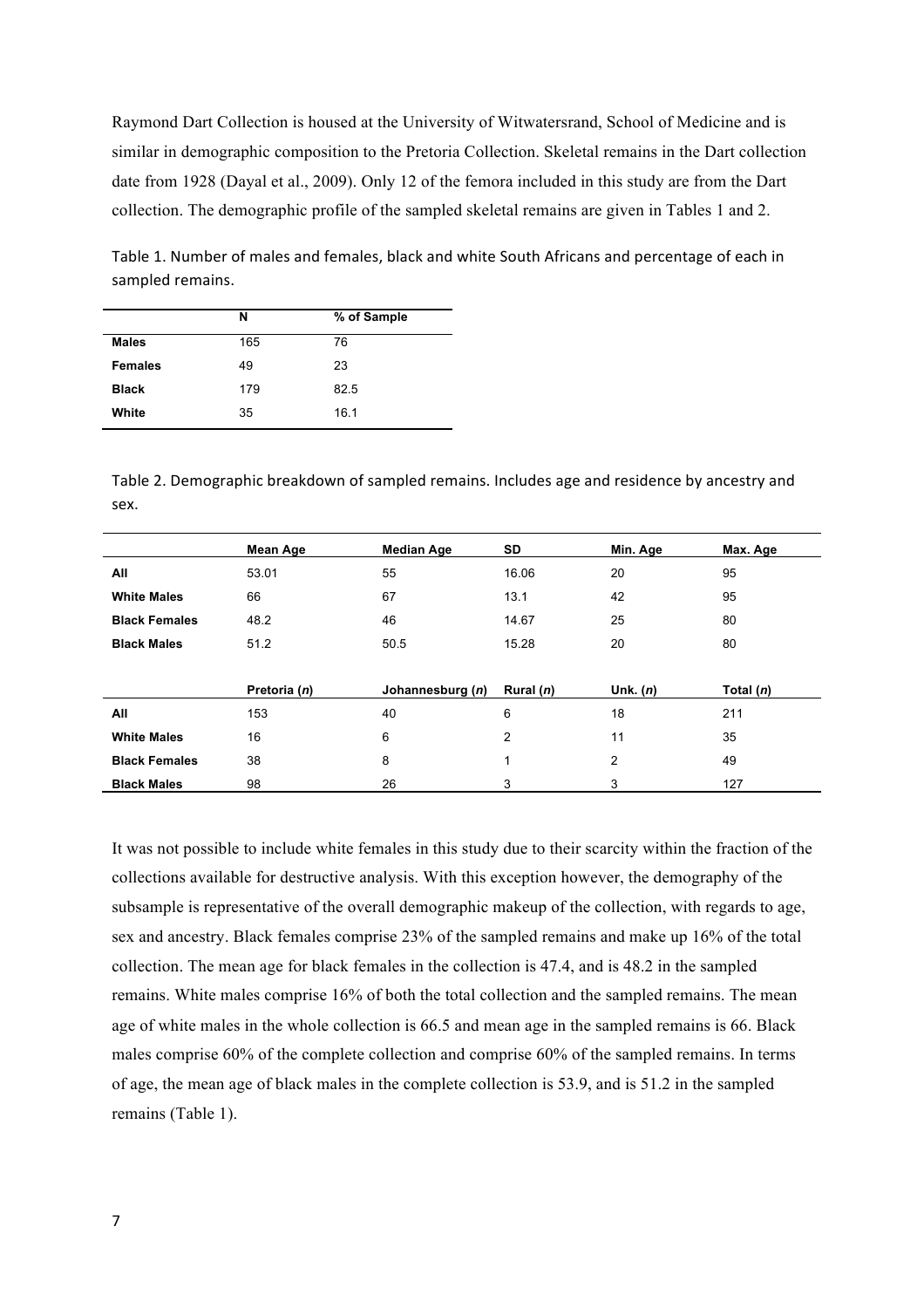Demographic information such as age, sex and ancestry were taken directly from cadaver records associated with each individual. Individual ancestry was presented in racial groups and individuals were classified as either black or white. These records are based on information provided by the admitting hospital at the time of death and based on the Population Registration Act, which classified South African individuals by race (Christopher, 1990). Hospital in Table 1 refers to the city in which the admitting hospital is located and is used as a proxy for residential history.

Analytical methods follow the procedure described previously by Hess at al. (Hess et al., 2013). Cortical bone samples (description) of approximately 0.250g were removed from the popliteal surface of the femur or the distal end of the fibula, radius or ulna with a 10mm diamond-tipped core drill attached to a drill press, cleaned and subject to nitric acid digestion. In order to compare different long bones effectively, six long bones were taken from each of 15 individuals and bone element concentrations measured. No significant differences in intra-individual in bone Mn concentration were found (Hess, 2013). Analysis was conducted at the University of Southampton Geochemistry Class 100 Clean laboratory at the National Oceanography Centre Southampton. Samples were analyzed by ICP-MS (Thermo Scientific XSeries 2). Certified reference material, NIST SRM 1486 Bone Meal was used for method validation. Ten 0.1g samples of reference bone meal were analyzed alongside analytical samples. Mean Mn recovery was within acceptable range. Repeatability and precision for reference material was calculated as % relative standard deviation and was between 1 and 3%.

Bone Mn is not normally distributed and in all cases, non-parametric statistical tests are used. In the case of multiple comparisons, Bonferron's Correction is applied (α/*n*).

This research was approved by the Bournemouth University Ethical Review Committee and the University of Pretoria, Department of Anatomy. In addition, the project met all requirements set by the UK Human Tissues Act (1994) governing the use of human tissues for research and bone samples were imported into the UK and analyzed in accordance with the Act.

#### 3. Results

Descriptive statistics for bone Mn concentration in the sampled remains are given in Tables 3and 4. Bone Mn concentration is not normally distributed. There is no significant difference in bone manganese between any of the demographic groups among these remains . Black females, white males and black males have median bone manganese concentrations of 0.31 (SD=0.31), 0.25 (SD=0.07) and 0.32 (SD=0.56)  $\mu$ g·g<sup>-1</sup> respectively. There is no significant difference in bone Mn concentration between black and white individuals (Mann Whitney  $U = 3263$ ,  $p > 0.05$ ). Among males only, there is no difference in bone Mn between black and white males ( $U = 2156$ ,  $p > 0.05$ ). Between black males and females, there is also no difference in bone Mn  $(U = 3114.5, p > 0.05)$ .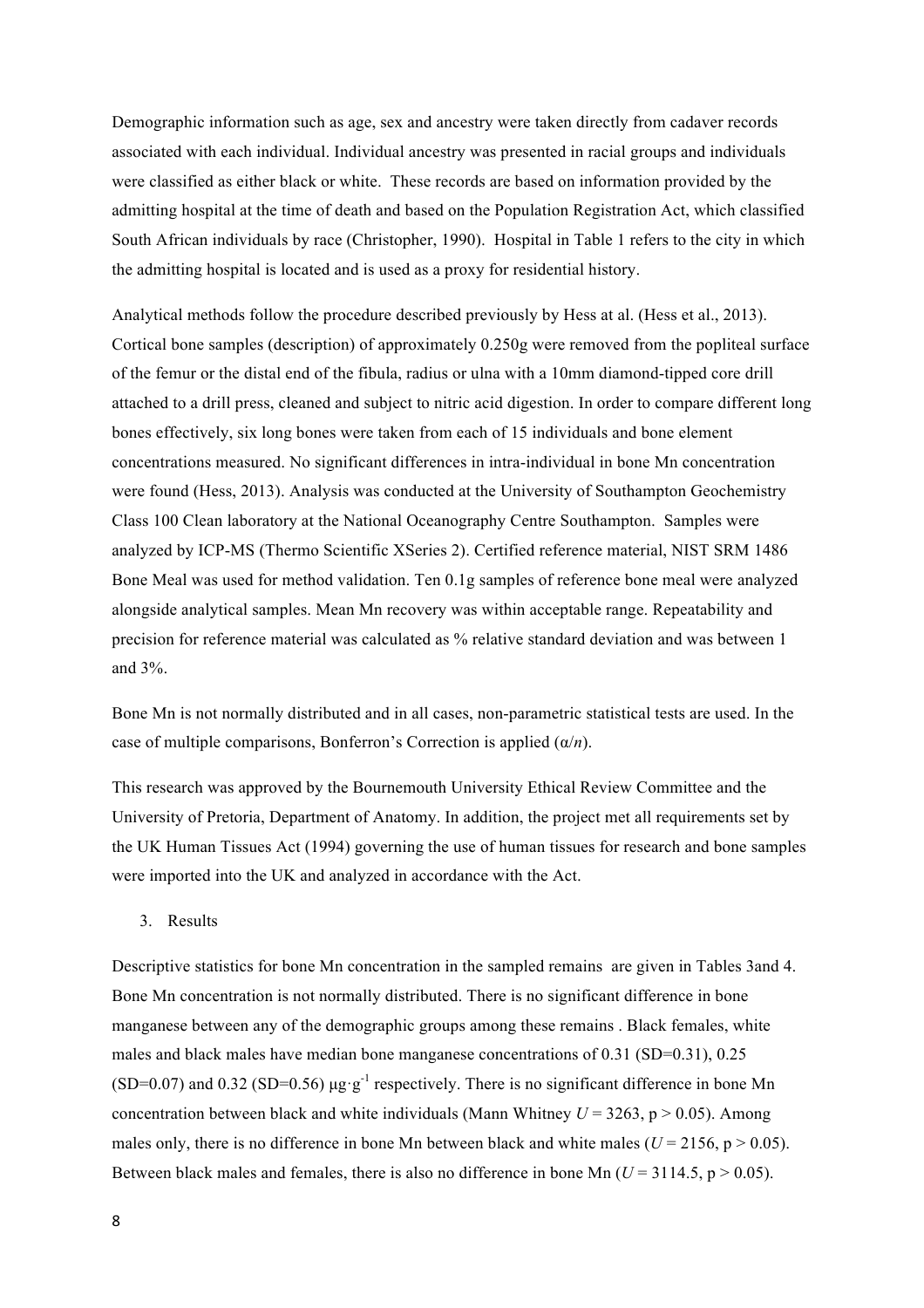Between black females and white males, there is no significant difference in bone Mn ( $U = 1317$ , p > 0.05). Table 3. Descriptive statistics for bone Mn concentration in  $\mu$ g·g<sup>-1</sup> within the sampled remains.

| Group                |                                    | N   | Median<br>Mn | SD    | Minimum | <b>Maximum</b> |  |
|----------------------|------------------------------------|-----|--------------|-------|---------|----------------|--|
| <b>Black Males</b>   |                                    | 129 | .32          | 0.558 | 0.05    | 4.38           |  |
| <b>White Males</b>   | Mn $\mu$ g $\cdot$ g <sup>-1</sup> | 35  | .25          | 0.068 | 0.09    | 1.68           |  |
| <b>Black Females</b> |                                    | 44  | .31          | 0.308 | 0.11    | 1.49           |  |

Figure 2. Bone Mn concentration ( $\mu$ g·g<sup>-1</sup>) by decade of death in white males, black males and black females.

| Decade                         | 1960-1969 |                       |                   | 1970-1979 |                       |                  | 1980-1989 |                       |                  | 1990-1999 |                       |                  |
|--------------------------------|-----------|-----------------------|-------------------|-----------|-----------------------|------------------|-----------|-----------------------|------------------|-----------|-----------------------|------------------|
|                                | N         | <b>Median</b><br>(SD) | Range             | N         | <b>Median</b><br>(SD) | Range            | N         | <b>Median</b><br>(SD) | Range            | N         | <b>Median</b><br>(SD) | Range            |
| <b>Black males</b>             | 41        | 0.25<br>(0.24)        | $0.11 -$<br>1.0   | 48        | 0.31<br>(0.32)        | $0.05 -$<br>1.55 | 36        | 0.38<br>(0.67)        | $0.13 -$<br>3.05 | 3         | 0.42<br>(0.38)        | $0.34 -$<br>1.04 |
| White males                    | 2         | 0.24<br>(0.10)        | $0.17 -$<br>0.307 | 14        | 0.25<br>(0.29)        | $0.12 -$<br>1.02 | 12        | 0.24<br>(0.26)        | $0.09 -$<br>0.97 | 8         | 0.45<br>(0.64)        | $0.15 -$<br>1.68 |
| <b>Black</b><br><b>Females</b> | 23        | 0.29<br>(0.15)        | $0.13 -$<br>0.64  | 20        | 0.42<br>(0.38)        | $0.17 -$<br>1.49 | 5         | 0.16<br>(0.17)        | $0.11 -$<br>0.53 |           | 1.24                  |                  |

Table 3. Bone Mn concentration in  $\mu$ g-g<sup>-1</sup> and decade of death by ancestry and sex.

There is significant difference in median bone Mn across time in all individuals  $(H(3) = 9.50, p <$ 0.05). Initial analysis reveals that individuals who died between 1990 and 1999 had significantly higher bone Mn concentrations than individuals who died in who died between 1960 and 1969 (Fig 2). Subsequent pairwise comparisons with Bonferroni's Correction (.05/4) confirm that individuals living in the 1990s had significantly higher bone Mn concentrations than in the 1960s, however no other decades differed. When individual demographic groups are separated however, this trend is not significant. In black females, bone Mn appears to be greatest in individuals who died between 1970 to 1979, however a Mann Whitney test with Bonferroni Correction (.05/4) indicates none of the decades differs significantly in terms of bone Mn in black females. The overall trend towards higher bone Mn in the 1990s could be due to the small sample size relative to other decades. The presence of a single female with high bone Mn was not found to affect significance. Outliers in each demographic group do not affect results.

No significant differences were seen between individuals admitted to Pretoria, Johannesburg or rural hospitals. Nor were there any significant differences in bone Mn concentration by age at death.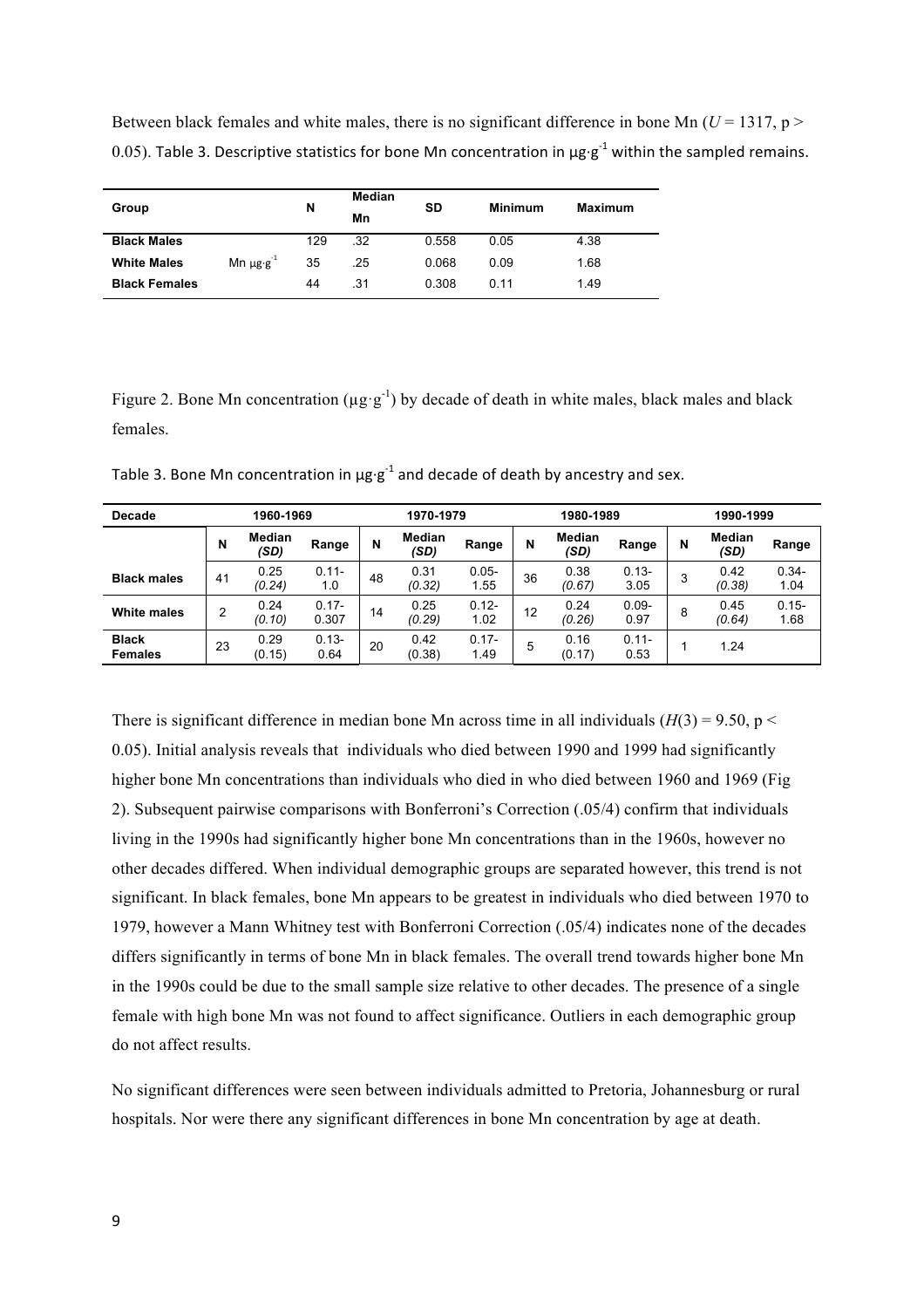Bone Mn was compared to other bone element concentrations. No correlation was found between bone Mn and bone Pb, nor with As, Ni, Zn, or Mg. Bone Mn was significantly correlated with V (Spearman's  $r = 0.632$ ,  $p < .0001$ ) as well as with Cd (Spearman's  $r = 0.589$ ,  $p < .0001$ ) and Cu (Spearman's  $r = 0.553$ ,  $p < .0001$ ). Bone Mn was also correlated with bone Fe (Spearman's  $r = 0.613$ , p < .0001) but only in white South African males.

DiscussionThe lack of significant difference in mean bone manganese, as well as the low concentration relative to other countries suggests a common environmental source of manganese exposure affecting all individuals. In these remains, in which all individuals lived and died prior to the use of MMT, bone manganese concentration does not differ significantly across the population nor does it differ across time or place. Moreover, bone manganese concentration in the sampled remains is comparable to manganese concentrations measured in non-occupationally exposed populations in Spain, New Zealand or Korea which range from .006 to 0.36 $\mu$ g·g<sup>-1</sup> (Benes et al., 2000; Casey et al., 1982; Llobet et al., 1998; Yoo et al., 2002). Pejović-Milić et al. (2009) have examined bone manganese as an indicator of occupational exposure in Canada. In that study bone manganese in occupationally exposed individuals ranged from 3.8 to 9.1 $\mu$ g·g<sup>-1</sup> and in non-exposed individuals the range was 0.2 to 3.0 $\mu$ g·g<sup>-1</sup>. Only one individual in the sampled remains has a bone manganese concentration above  $4\mu g \cdot g^{-1}$ , a black male. Outside of that individual, no other group has any one individual with a bone manganese concentration above  $2\mu g \cdot g^{-1}$ . The median bone manganese concentration of approximately 0.3  $\mu$ g·g<sup>-1</sup> lies just at the higher end of the values for these countries and could be considered low to moderate exposure, given that it is above what is expected for nonoccupationally exposed individuals and far below what is expected for occupationally exposed individuals. Moreover, the distribution is skewed left, and the median is substantially lower than the mean at  $0.302\mu$ g·g<sup>-1</sup>, below bone manganese concentrations reported for Russia or New Zealand (Casey et al., 1982; Pejović-Milić et al., 2009; Zaichick et al., 2009). Notably, Canada, New Zealand and Russia all permit the use of MMT in gasoline, though Canada largely discontinued the practice in 2006 (Joly et al., 2011; Zayed, 2001).

These results are commensurate with the environmental data, which indicates that during the period from 1960 to 1998, manganese, although present in the atmosphere, was low relative to values measured elsewhere, particularly in light of the ferromanganese and alloy activities in the region (Steenkamp and Basson, 2013). The lack of significant difference in mean bone manganese, suggests a common environmental source of manganese exposure across the population. This is further supported by the relative stability of manganese across time and space in the sampled remains.. It remains unclear however, why bone manganese in white males who died between 1990-1999 varies substantially compared to other decades. Within the limited environmental monitoring data, there does not appear to be a trend towards increasing manganese in the urban environment, and the period precedes the introduction of MMT in the petrol supply. It could be that this variability is simply a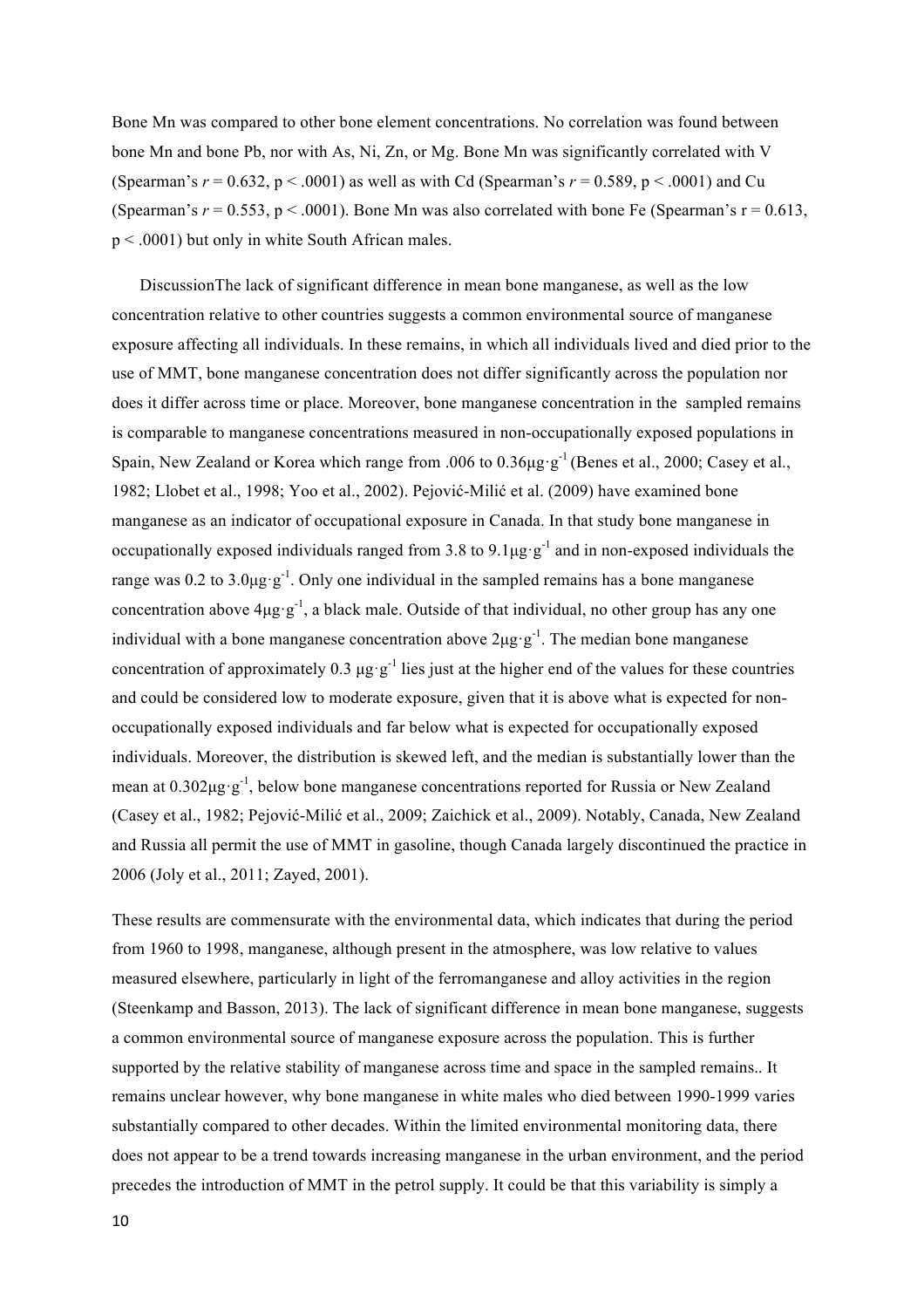result of the small sample size for individuals who died during this decade. However four of the eight white males who died in the 1990s have bone manganese concentrations above 1.1  $\mu$ g·g<sup>-1</sup> whilst the remaining four had bone manganese concentrations below 0.5  $\mu$ g $\cdot$ g<sup>-1</sup> which suggests a clear trend. Without knowing the occupational history of these individuals it is difficult to speculate as to why this dichotomy occurs in individuals who died during this decade. No other significant trends were apparent in this sub-group with regards to bone manganese and city of residence or age at death. We surmise that the most likely explanation for this trend is sampling bias, a limitation of bioarchaeological investigations and the use of skeletal collections in epidemiological studies.

Overall, we found no significant differences in bone Mn by age or sex. The relationship between bone Mn, age and sex differs in the literature. Zaichicket al. (2011) did report decreasing bone Mn with age and higher bone Mn in women. Recent measurements of bone Mn in the femoral head of hipreplacement patients in Poland found no significant variation in bone Mn by age or sex (Budis et al., 2014). Both Zaichick et al. (2011) and Budis et al. (2014) report positive correlations between bone Mn and Fe and given the metabolic pathways of each element we would have expected to find a similar relationship. Furthermore, given a ferromanganese as a potential environmental source, it is unexpected that bone Fe and bone Mn do not correlate in all individuals. Notably, in the sampled remains, white South African males showed significantly lower bone Fe than black South Africans regardless of sex, which may likely be affecting these results. The reasons behind this are unclear. Both Zaichick et al. (2011) and Budis et al. (2014) report positive correlations between bone Mn and Fe and given the metabolic pathways of each element we would have expected to find a similar relationship.

The significant correlations between bone Mn, Cd and V are interesting. The three elements are constituents of South African coal and fly ash from coal-fired power plants (Ayanda et al., 2012; Kalenga et al., 2011). It is logical that they may be correlated if the source of Mn exposure in our sampled remains is coal, which can release particulate matter into the atmosphere via combustion or contaminate water via acid mine (AMD) drainage near coal mines (McCarthy, 2011; Moyo et al., 2011). Highveld coal in particular is highly enriched in Mn compared to other South African coals and compared to the global average for Mn in coal (Wagner and Hlatshwayo, 2005). In addition, low income urban households, particularly those located within the townships and in informal settlements also burn coal for cooking and heating. Approximately 20 percent of households in Soweto and in Alexandria Townships burn coal in this way (Kimemia and Annegarn, 2011).

# 4.1 Manganese exposure in the future

Due to the paucity of manganese exposure data in urban South Africans, these results become valuable, particularly in light of the replacement of lead with MMT in gasoline. Studies of lead exposure on adult males in the same skeletal population yielded a ancestry-specific dichotomy in bone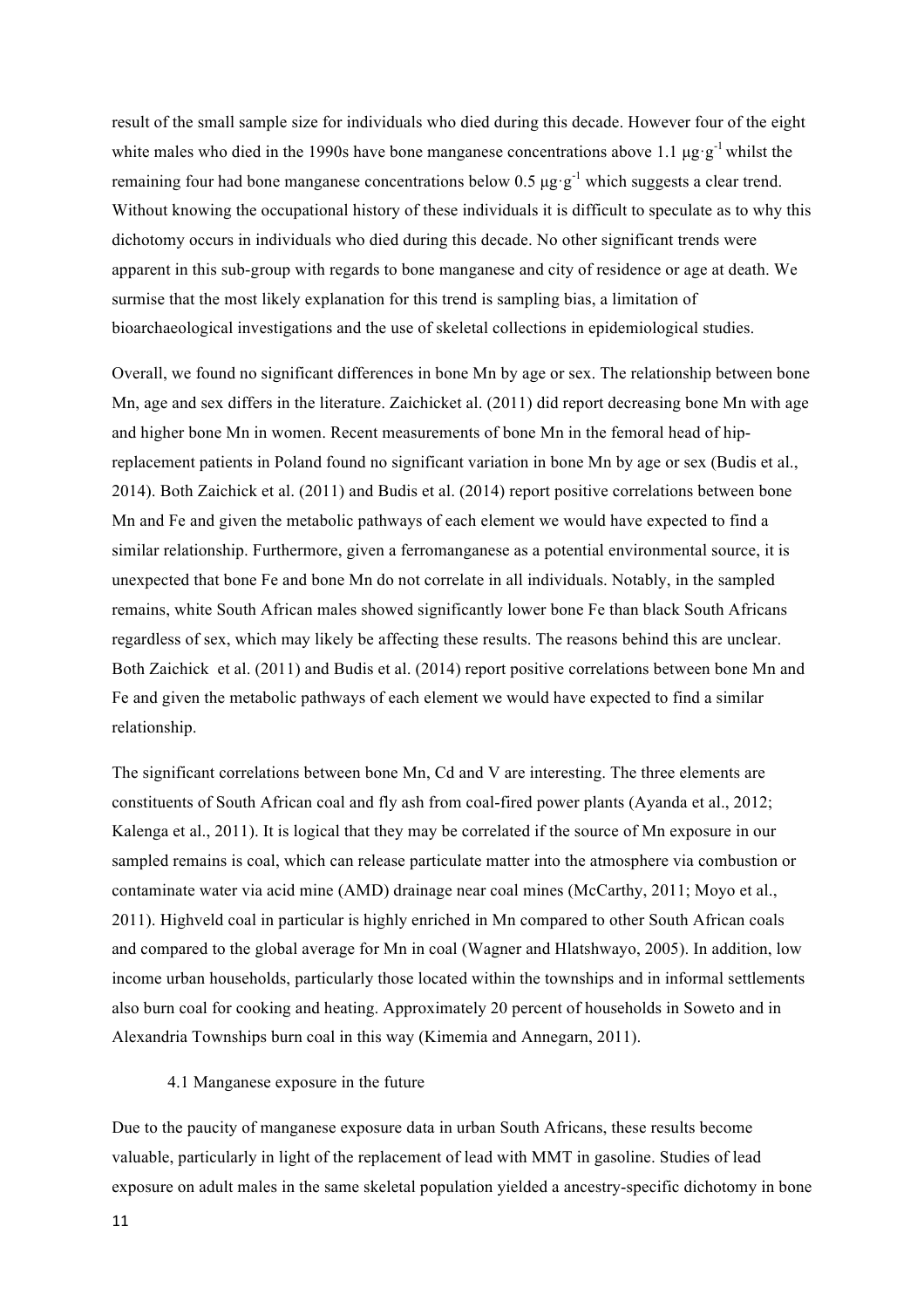lead concentration that is linked to residential segregation and exposure to traffic (Hess et al., 2013). In this study white males showed significantly higher bone lead concentration than did black males, owing largely to the fact that the latter lived in residential areas outside of the highly congested central business district. In the present study of manganese, no such dichotomy exists between either black and white individuals, or urban versus suburban residents indicating that exposure to automotive pollution is likely not the main route of exposure for manganese prior to 2000. In addition, there is no significant correlation between bone manganese and bone lead in the sampled remains, which would be expected if there was a common source for both elements. However, with little change in urban residential patterns in Gauteng in the post-apartheid era (Christopher, 2001), this is likely to change as exposure to traffic-related manganese affects the population. In addition to an increase in manganese exposure, we hypothesize that the pattern of exposure will mirror that of lead exposure, namely that white South Africans living living in the urban core will bear a greater burden of exposure to manganese through more significant exposure to traffic pollution. Although highly decentralized, mass transportation in urban Gauteng, particularly Johannesburg, is still centered around the congested central business district, resulting in greater exposure to vehicular pollution in this area (Czegledy, 2004).

It is unclear to what extent this expected spatial pattern in manganese exposure is actually realized in the current population, as little research into adult exposure to manganese has been carried out in Johannesburg or Pretoria. What research has been carried out has focused on blood manganese monitoring which can only be compared to bone manganese data insofar as it highlights broad regional trends in exposure. Rӧllin et al. (2009) found that blood manganese and cord blood manganese levels in women and infants from urban Gauteng were substantially lower than those in women and infants from any other region, including mining and industrial areas. Notably, this does not follow the same trend as lead which shows a clear urban/rural, high/low dichotomy in regards to blood lead concentration, though this may change over time with cumulative exposure (Grobler et al., 1986; Monna et al., 2006).What the results of this research demonstrate is that should manganese exposure shift towards a similar exposure route to that of lead in the period prior to 2006 some predictable patterns may emerge. Most notably perhaps may be the appearance of manganese hotspots across the urban landscape. These are likely to emerge along transportation corridors in and around the urban core and affect road users and residential areas adjacent to major roadways more substantially than suburban residents. Demographically these residents are more likely to be white residents of the urban core, or black South Africans working in domestic settings within the urban core or within the central business district. Most critically, manganese emitted from crustal (soil) sources such as ferromanganese smelting and mining tend to be found in more coarse particulate matter (PM  $_{10}$ ) and found in the environment as inorganic manganese or manganese oxides (Post, 1999) and may not be as widely as manganese found in fine particulate matter  $(PM<sub>2.5</sub>)$ . Manganese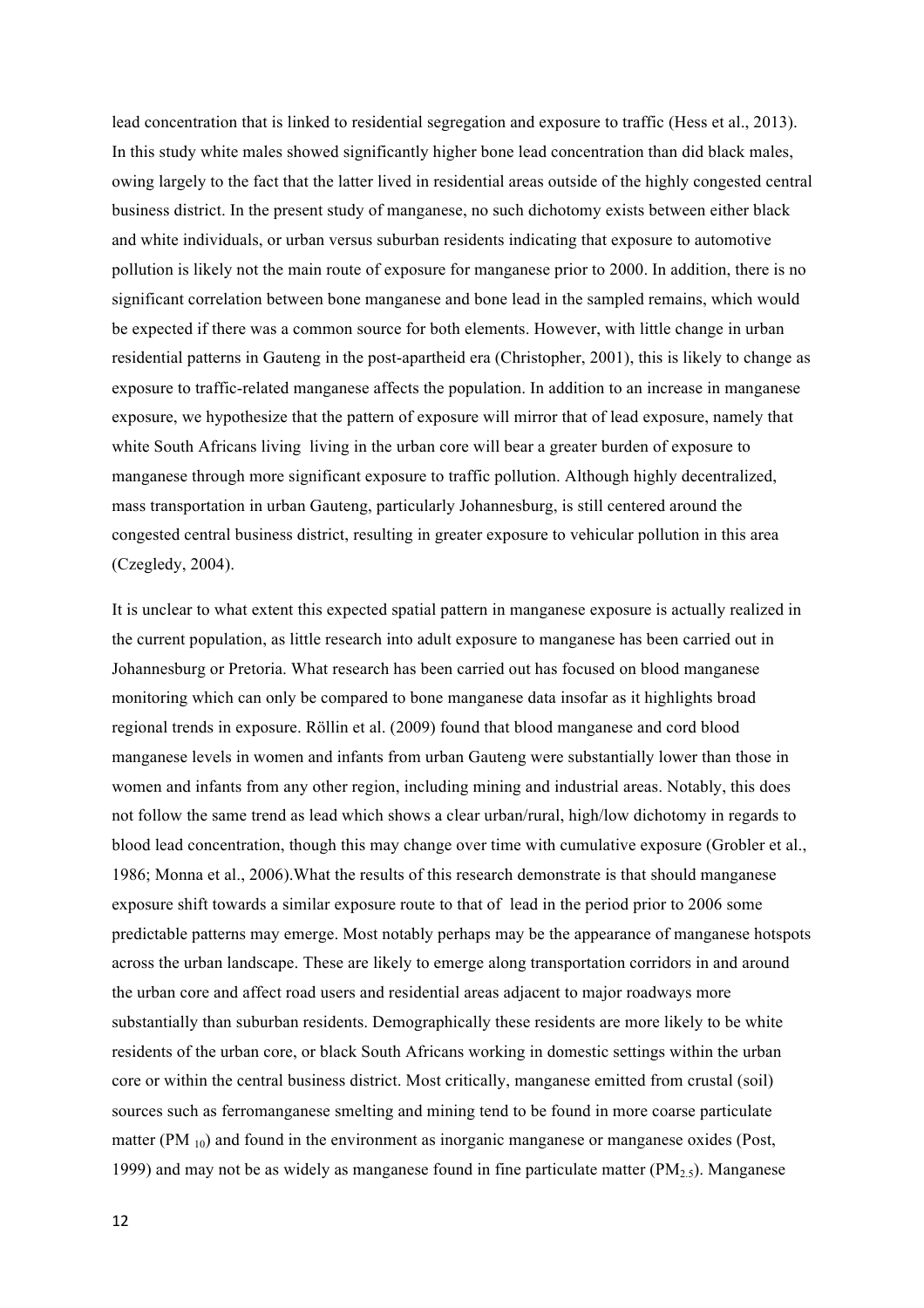from tail pipe emisssions and other combustion activities is generally found in fine PM and as manganese phosphate or sulfate which which may result in greater neurotoxicity in humans than inorganic manganese or manganese oxide exposure from ferromanganese smelting (Davis et al., 1988; Dorman et al., 2006; Normandin et al., 2004).

Our data demonstrate that the urban population of Gauteng were already exposed to levels of manganese commensurate with those in MMT-exposed populations such as Canada, though the form of manganese was likely different (Pejović-Milić et al., 2009). Should manganese exposure patterns follow the same traffic-related pattern as lead (and there is little reason to believe it will not), it is possible that white South Africans and those who live or work near the urban core will face increased exposure to manganese phosphate and manganese sulfate. This means for at least part of the population, the degree of manganese exposure and the potential neurotoxic effects of such may increase with increasing use of MMT in South Africa. .

## 4. Conclusion

This research highlights the historical distribution of manganese exposure within an urban South African population. The results show no demographic variation in exposure to manganese and that overall exposure to manganese in the sampled remains was low to moderate. There are however, limitations to the data presented here. Firstly, bone is only beginning to be used as a matrix for biomonitoring manganese in humans, despite recent research demonstrating the utility of in vivo neutron activation analysis as a non-invasive measurement of manganese in bone (Aslam et al., 2008; Pejović-Milić et al., 2009). As yet, there is limited bone manganese data from other regions with which to compare the bone manganese results presented here. In addition, there is no established bone manganese threshold by which clinical or subclinical effects of manganese is expected to appear, making it difficult to speculate as to the health consequences that may have occurred as a result of manganese exposure in this population. Nonetheless, these results do yield critical information regarding trends in manganese exposure in the sampled remains. Despite strict residential segregation, manganese exposure may have remained relatively uniform across the population, a trend which is likely to change in the future.

Secondly, it is impossible, as with most skeletal collections, to determine the complete residential history of the individuals from these collections. Admitting hospital is used here as a proxy for determining geographic residence. This may result in imperfect geographic, but not necessarily demographic (e.g. race and sex) results. It is possible that some of the black South Africans were circular migrants – individuals whose legal residence was located in one of the apartheid homelands. These individuals often worked in the urban areas in mining and industry for predetermined periods of time and were then expected to return to their homeland (Byerlee, 1974). However there is also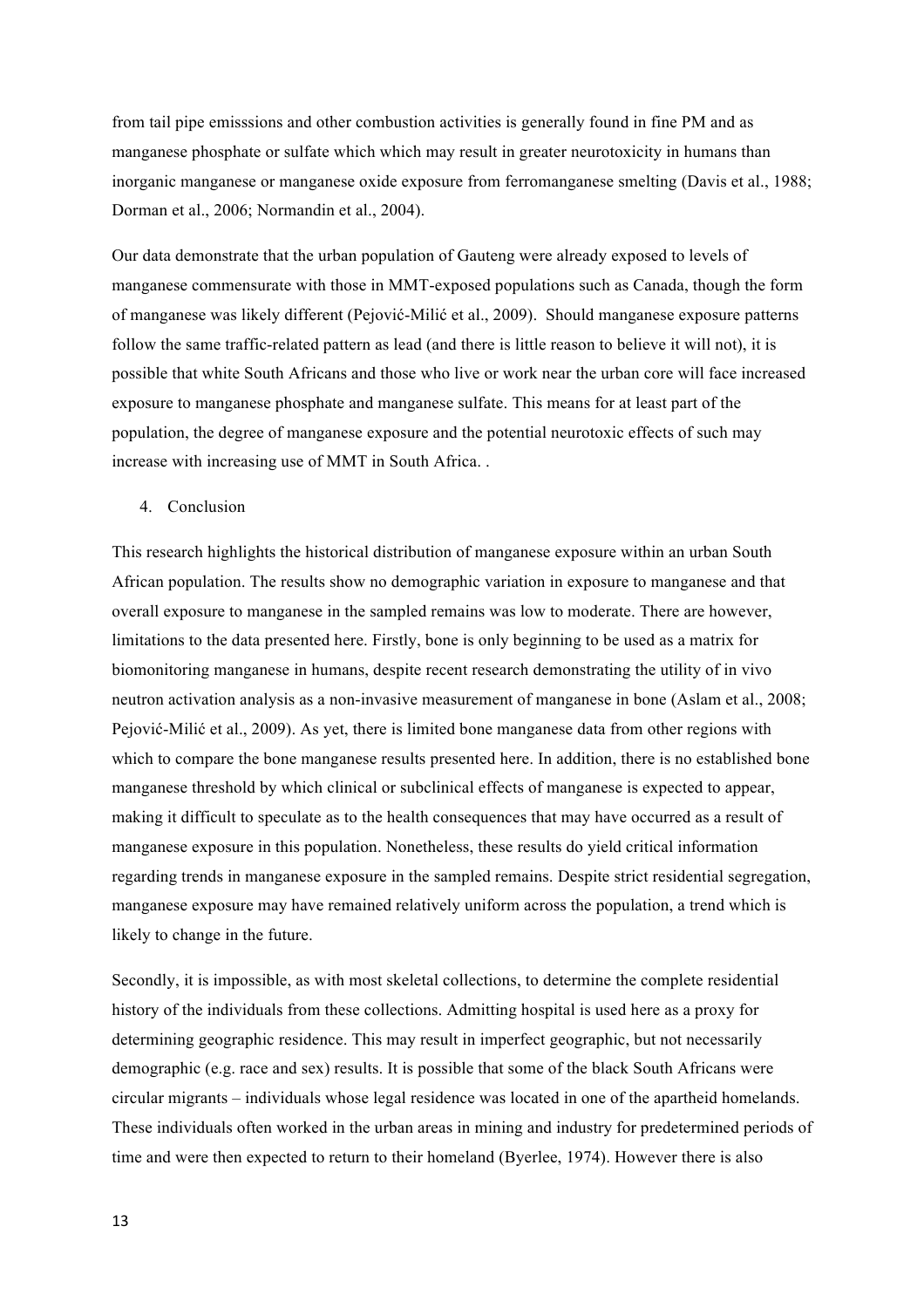evidence that rural to urban circular migrants tended to return to their homeland upon becoming ill and were more likely to die in their homeland (Clark et al., 2007).

The widespread use of MMT as a lead replacement however, is troubling. The neurotoxic effects of manganese are clear, particularly as they relate to neurological disability. Whereas the individuals studied in this project had uniform and relatively low (compared to other countries) exposure to manganese, this will most certainly change. Increased manganese exposure is already being reported in urban South African school children (Batterman et al., 2011; Rollin et al., 2005). Certainly, the heavy traffic areas of urban Gauteng include many historically white-only residential areas, and exposure to manganese in this population will rise. The end of apartheid has meant the unrestricted movement of the black African population, who are now free to live in neighborhoods once strictly off limits to them, yet there is evidence that apartheid residential patterns persist and are changing very slowly. Living conditions among new urban settlers have not changed significantly and hundreds of thousands of informal urban households have arisen, often near transport networks and potential employment opportunities. These individuals are may be exposed to similar levels of manganese as their affluent white compatriots. Whilst the effects of manganese exposure are not as acute as those of lead, the potential for disability among the affected may be greater.

### Acknowledgements

The authors would like to thank Marius Loots and Ericka L'Abbe at the University of Pretoria for their generous assistance and access to the Pretoria Bone Collection. In addition, the authors would like to thank the curators of the Dart Bone Collection at Witwatersrand University for access to the Student Bone Collection. Dr. Matthew Cooper at the University of Southampton National Oceanography Centre and Dr. Rebecca Bennett are also recognized for assistance. The research was funded in part, by the University of Bournemouth Post Graduate Global Exchange Fund, the Bournemouth University School of Applied Sciences Hilary Williams Fund, and the British Council Overseas Student Research Award Scheme.

#### References

Afridi, H.I., Kazi, T.G., Kazi, N., Kandhro, G.A., Shah, A.Q., Baig, J.A., Wadhwa, S.K., Khan, S., Kolachi, N.F., Shah, F., Jamali, M.K., Arain, M.B., 2011. Chromium and Manganese Levels in Biological Samples of Normal and Night Blindness Children of Age Groups (3-7) and (8-12) Years. Biological Trace Element Research 143, 103-115.

Annegarn, H.J., Zucchiatti, A., Sellschop, J.P.F., Booth-Jones, P., 1987. PIXE characterization of airborne dust in the mining environment. Nuclear Instruments and Methods in Physics Research Section B: Beam Interactions with Materials and Atoms 22, 325-330.

Arnold, M.L., McNeill, F.E., Stronach, I.M., Pejovic-Milic, A., Chettle, D.R., Waker, A., 2002. An accelerator based system for in vivo neutron activation analysis measurements of manganese in human hand bones. Med. Phys. 29, 2718-2724.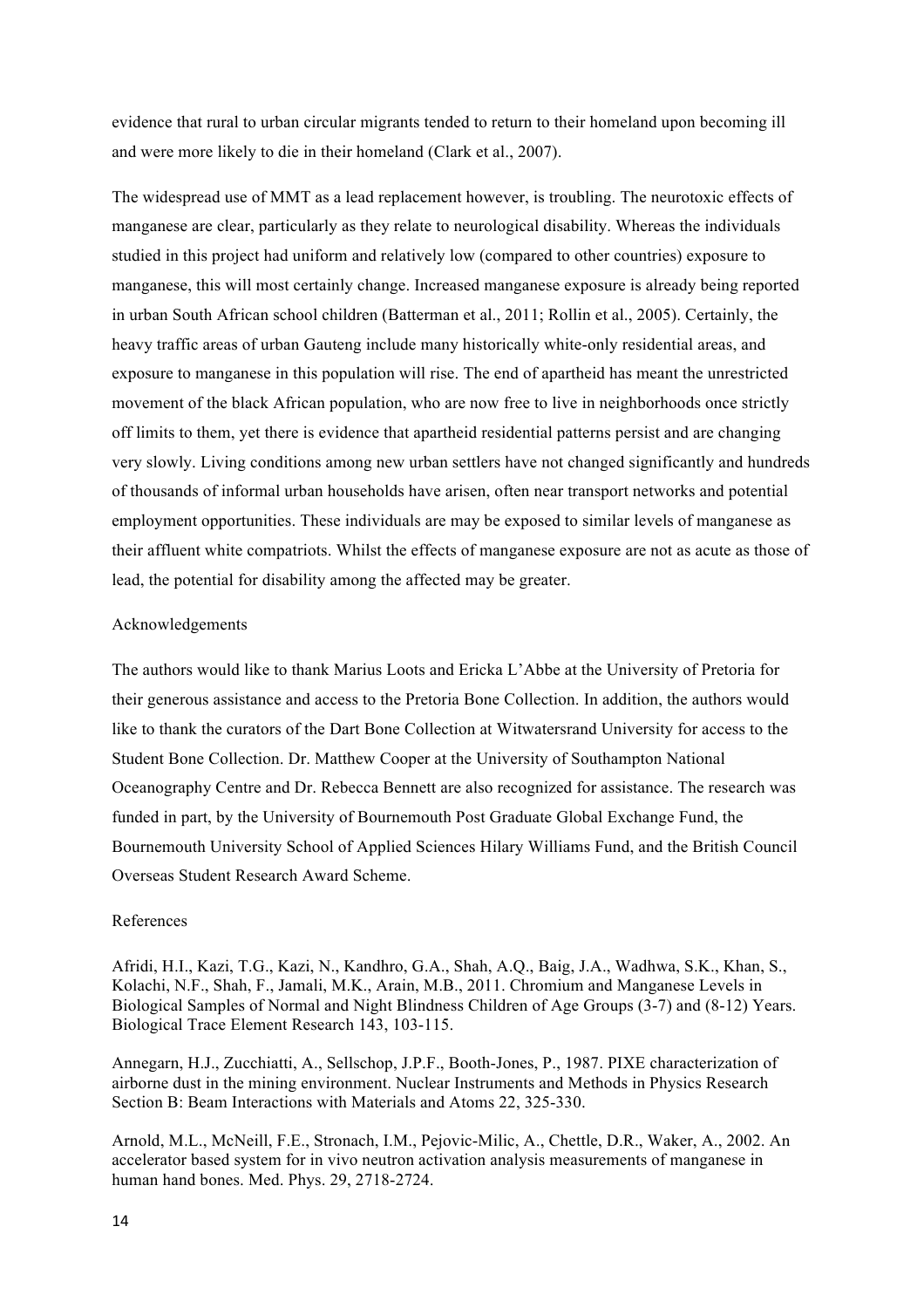Aschner, M., Aschner, J.L., 1991. Manganese neurotoxicity - Cellular effects and blood-brain barrier transport. Neuroscience and Biobehavioral Reviews 15, 333-340.

Aslam, Pejovic-Milic, A., Chettle, D.R., McNeill, F.E., 2008. Quantification of manganese in human hand bones: a feasibility study. Physics in Medicine and Biology 53, 4081-4092.

Ayanda, O.S., Fatoki, O.S., Adekola, F.A., Ximba, B.J., 2012. Characterization of Fly Ash Generated from Matla Power Station in Mpumalanga, South Africa. E-Journal of Chemistry 9, 1788-1795.

Batterman, S., Su, F.-C., Jia, C., Naidoo, R.N., Robins, T., Naik, I., 2011. Manganese and lead in children's blood and airborne particulate matter in Durban, South Africa. Science of the Total Environment 409, 1058-1068.

Beavon, K.S.O., 2001. The role of transport in the rise and decline of the Johannesburg CBD, 1886- 2001, *Proceedings of the Southern African Transport Conference (SATC)*, Pretoria, South Africa, pp. 16-20.

Benes, B., Jakubec, K., Smid, J., Spevackova, V., 2000. Determination of thirty-two elements in human autopsy tissue. Biological Trace Element Research 75, 195-203.

Bouchard, M., Mergler, D., Baldwin, M., Panisset, M., Bowler, R., Roels, H.A., 2007. Neurobehavioral functioning after cessation of manganese exposure: A follow-up after 14 years. American Journal of Industrial Medicine 50, 831-840.

Bouchard, M.F., Sauve, S., Barbeau, B., Legrand, M., Brodeur, M.E., Bouffard, T., Limoges, E., Bellinger, D.C., Mergler, D., 2011. Intellectual Impairment in School-Age Children Exposed to Manganese from Drinking Water. Environmental Health Perspectives 119, 138-143.

Bowler, R.M., Mergler, D., Sassine, M.P., Larribe, F., Hudnell, K., 1999. Neuropsychiatric effects of manganese on mood. Neurotoxicology 20.

Boyes, W.K., 2010. Essentiality, Toxicity, and Uncertainty in the Risk Assessment of Manganese. Journal of Toxicology and Environmental Health, Part A 73, 159-165.

Budis, H., Kalisinska, E., Lanocha, N., Kosik-Bogacka, D., Sokolowski, S., Dobiecki, K., Kolodziej, L., Bohatyrewicz, A., 2014. The concentration of manganese, iron, and strontium in hip joint bone obtained from patients undergoing hip replacement surgery. Journal of Trace Elements in Medicine and Biology 28, 39-44.

Butterworth, R.F., Spahr, L., Fontaine, S., Layrargues, G.P., 1995. Manganese toxicity, dopaminergic dysfunction and hepatic encephalopathy. Metabolic Brain Disease 10, 259-267.

Byerlee, D., 1974. Rural-urban migration in Africa - Theory, policy and research implications. International Migration Review 8, 543-566.

Casey, C.E., Guthrie, B.E., Robinson, M.F., 1982. Copper, manganese, zinc, and cadmium in tissues from New Zealanders. Biological Trace Element Research 4, 105-115.

Christopher, A.J., 1990. APARTHEID AND URBAN SEGREGATION LEVELS IN SOUTH-AFRICA. Urban Studies 27, 421-440.

Christopher, A.J., 2001. Urban segregation in post-apartheid South Africa. Urban Studies 38.

Christopher, A.J., 2005. The slow pace of desegregation in South African cities, 1996-2001. Urban Studies 42, 2305-2320.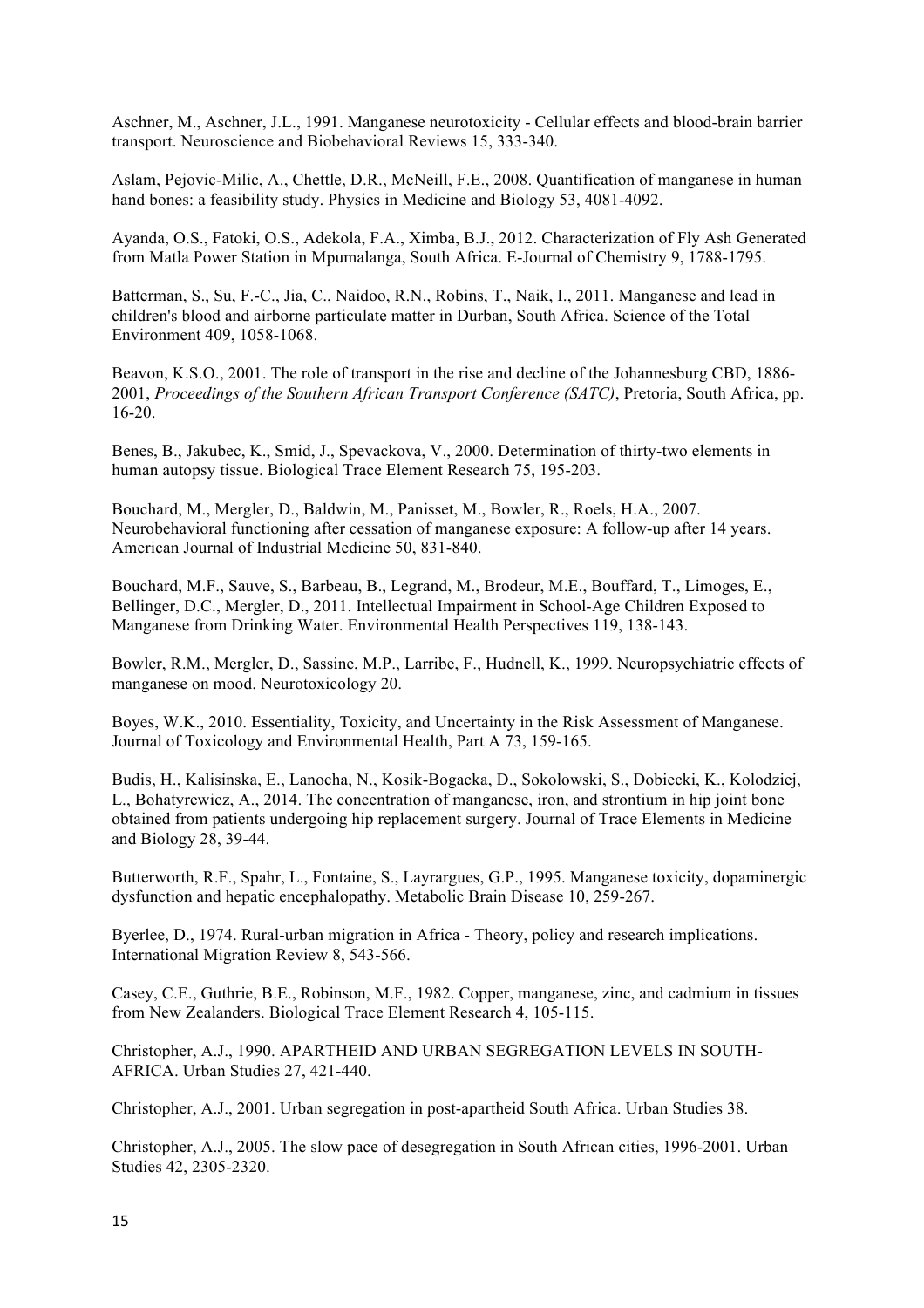Clark, S.J., Collinson, M.A., Kahn, K., Drullinger, K., Tollman, S.M., 2007. Returning home to die: Circular labour migration and mortality in South Africa. Scandinavian Journal of Public Health 35, 35-44.

Czegledy, A.P., 2004. Getting Around Town: transportation and the built environment in postapartheid South Africa. City & Society 16, 63-92.

Davis, D.W., Hsiao, K., Ingels, R., Shikiya, J., 1988. Origins of Manganese in Air Participates in California. JAPCA 38, 1152-1157.

Dayal, M.R., Kegley, A.D.T., Štrkalj, G., Bidmos, M.A., Kuykendall, K.L., 2009. The history and composition of the Raymond A. Dart Collection of Human Skeletons at the University of the Witwatersrand, Johannesburg, South Africa. American Journal of Physical Anthropology 140, 324- 335.

DME, 2005. An overview of the South African iron, manganese and steel industry during the period 1984-2003. Department of Minerals and Energy, Republic of South Africa, Pretoria.

Dorman, D.C., Struve, M.F., Clewell Iii, H.J., Andersen, M.E., 2006. Application of pharmacokinetic data to the risk assessment of inhaled manganese. NeuroToxicology 27, 752-764.

Forbes, P.B.C., Thanjekwayo, M., Okonkwo, J.O., Sekhula, M., Zvinowanda, C., 2009. Lichens as biomonitors for manganese and lead in Pretoria, South Africa. Fresenius Environmental Bulletin 18, 609-614.

Formenti, P., Annegarn, H.J., Piketh, S.J., 1998. Time resolved aerosol monitoring in the urban centre of Soweto. Nuclear Instruments & Methods in Physics Research Section B-Beam Interactions with Materials and Atoms 136, 948-954.

Gonzalez-Perez, J.M., Gonzalez-Reimers, E., DeLaVega-Prieto, M.J., Duran-Castellon, M.D., Vina-Rodriguez, J., Galindo-Martin, L., Alvisa-Negrin, J., Santolaria-Fernandez, F., 2012. Relative and Combined Effects of Ethanol and Protein Deficiency on Bone Manganese and Copper. Biological Trace Element Research 147, 226-232.

Grobler, S.R., Maresky, L.S., Rossouw, R.J., 1986. BLOOD LEAD LEVELS OF SOUTH-AFRICAN LONG-DISTANCE ROAD-RUNNERS. Archives of Environmental Health 41, 155-158.

Hattingh, P., Horn, A., 1991. Pretoria, in: Lemon, A. (Ed.), Homes Apart: South Africa's Segregated Cities. Indiana University Press, Indianapolis.

He, S.C., Niu, Q., 2004. Subclinical neurophysiological effects of manganese in welding workers. Int J Immunopathol Pharmacol 17, 11-16.

Hess, C., 2013. Demographic differences in exposure to toxic trace elements in urban South Africa during the 20th century, School of Applied Sciences. Bournemouth University.

Hess, C.A., Cooper, M.J., Smith, M.J., Trueman, C.N., Schutkowski, H., 2013. Lead Exposure in Adult Males in Urban Transvaal Province, South Africa during the Apartheid Era. Plos One 8, 7.

Joly, A., Lambert, J., Gagnon, C., Kennedy, G., Mergler, D., Adam-Poupart, A., Zayed, J., 2011. Reduced Atmospheric Manganese in Montreal Following Removal of Methylcyclopentadienyl Manganese Tricarbonyl (MMT). Water Air and Soil Pollution 219, 263-270.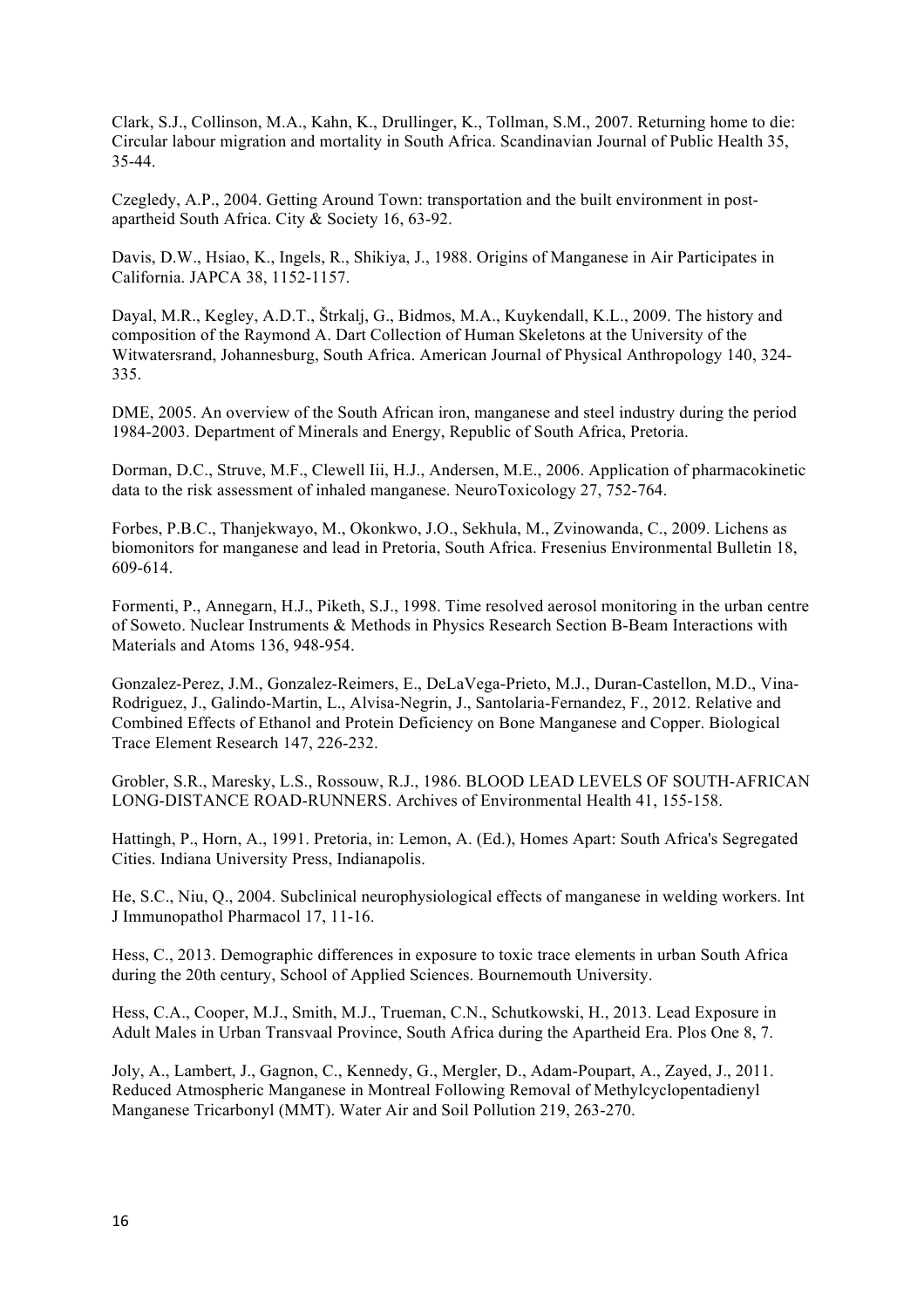Kalenga, P.M., Cukrowska, E., Tutu, H., Chimuka, L., 2011. Characterization of South African Coal for Metals, Inorganic and Organic Sulfur Compounds. South African Journal of Chemistry-Suid-Afrikaanse Tydskrif Vir Chemie 64, 254-262.

Khosa, M.M., 1998. 'The travail of travelling': urban transport in South Africa, 1930-1996. Transport Reviews 18, 17-33.

Kimemia, D., Annegarn, H., 2011. An urban biomass energy economy in Johannesburg, South Africa. Energy for Sustainable Development 15, 382-387.

L'Abbe, E., Loots, M., Meiring, J.H., 2005. The Pretoria Bone Collection: A modern South African Skeletal Sample. Homo 56, 197-205.

Laohaudomchok, W., Lin, X.H., Herrick, R.F., Fang, S.C., Cavallari, J.M., Shrairman, R., Landau, A., Christiani, D.C., Weisskopf, M.G., 2011. Neuropsychological effects of low-level manganese exposure in welders. Neurotoxicology 32, 171-179.

Levy, B.S., Nassetta, W.J., 2003. Neurologic effects of manganese in humans: A review. International Journal of Occupational and Environmental Health 9, 153-163.

Llobet, J.M., Granero, S., Schuhmacher, M., Corbella, J., Domingo, J.L., 1998. Biological monitoring of environmental pollution and human exposure to metals in Tarragona, Spain. II. Levels in autopsy tissues. Trace Elements and Electrolytes 15, 44-49.

Lourens, A.S.M., Butler, T.M., Beukes, J.P., van Zyl, P.G., Beirle, S., Wagner, T.K., Heue, K.-P., Pienaar, J.J., Fourie, G.D., Lawrence, M.G., 2012. Re-evaluating the NO2 hotspot over the South African Highveld. South African Journal of Science 108, 83-91.

Lucchini, R., Albini, E., Bontempi, E., Zimmerman, N., Parrinello, G., Zoni, S., Micheletti, S., Ferri, R., Donna, F., Zacco, A., Borgese, L., Nardoni, C., Tagliani, F., 2009. Neurobehavioral Effects of Manganese Exposure Through Inhalation and Dietary Intake in Italian Adolescents. Epidemiology 20, S256-S256.

Lucchini, R., Apostoli, P., Perrone, C., Placidi, D., Albini, E., Migliorati, P., Mergler, D., Sassine, M.P., Palmi, S., Alessio, L., 1999. Long term exposure to "low levels" of manganese oxides and neurofunctional changes in ferroalloy workers. Neurotoxicology 20, 287-297.

McCarthy, T.S., 2011. The impact of acid mine drainage in South Africa. South African Journal of Science 107, 1-7.

Mergler, D., Baldwin, M., Belanger, S., Larribe, F., Beuter, A., Bowler, R., Panisset, M., Edwards, R., de Geoffroy, A., Sassine, M.P., Hudnell, K., 1999. Manganese neurotoxicity, a continuum of dysfunction: Results from a community based study. Neurotoxicology 20, 327-342.

Moja, S.J., Mnisi, J.S., Nindi, M.M., Okonkwo, J.O., 2013. Characterization of PM10 samples from Vanderbijlpark in South Africa. Journal of Environmental Science and Health Part a-Toxic/Hazardous Substances & Environmental Engineering 48, 99-107.

Monna, F., Poujol, M., Losno, R., Dominik, J., Annegarn, H., Coetzee, H., 2006. Origin of atmospheric lead in Johannesburg, South Africa. Atmospheric Environment 40, 6554-6566.

Moyo, S., Mujuru, M., McCrindle, R.I., Mokgalaka-Matlala, N., 2011. Environmental implications of material leached from coal. Journal of Environmental Monitoring 13, 1488-1494.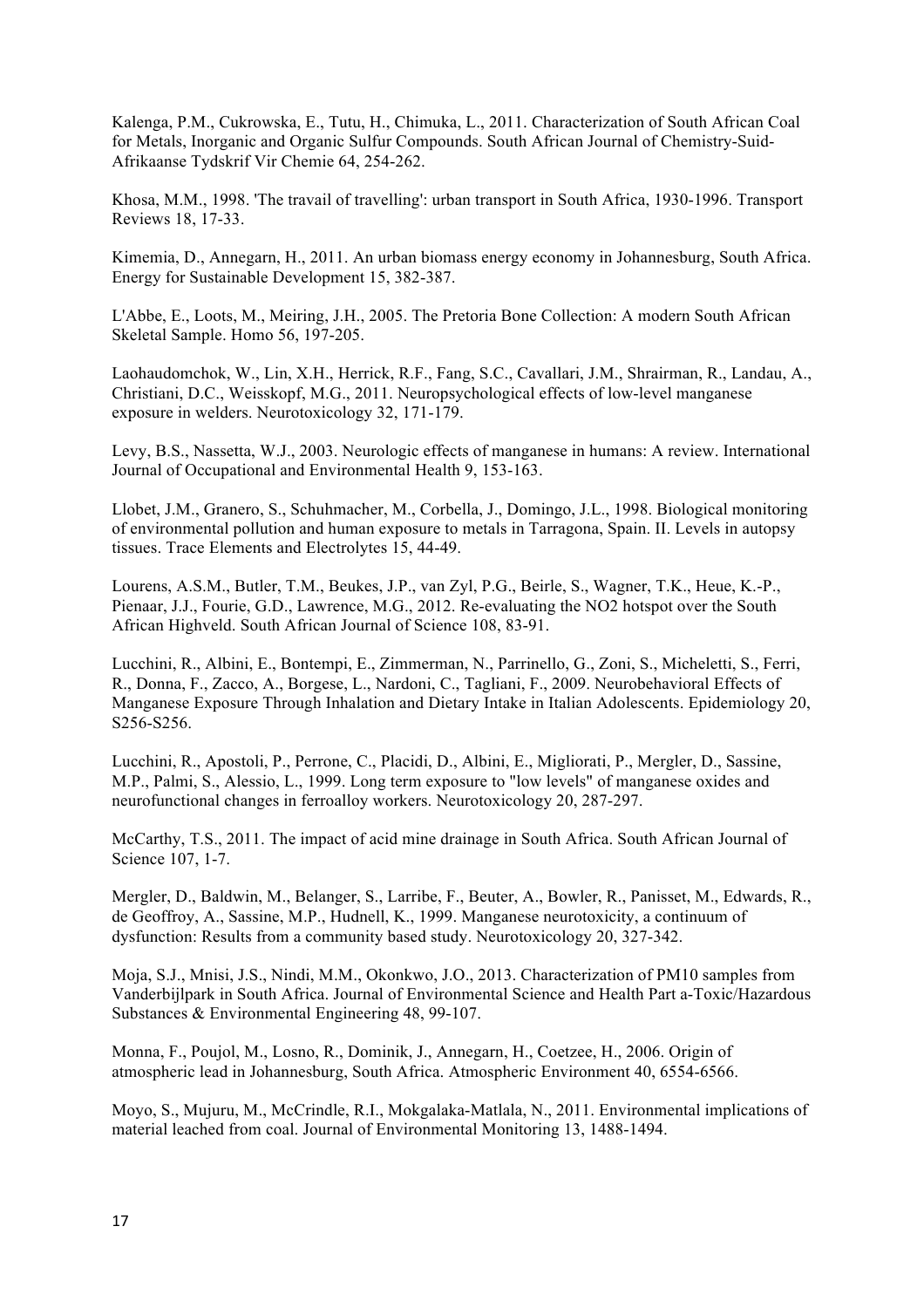Myers, J.E., Thompson, M.L., Naik, I., Theodorou, P., Esswein, E., Tassell, H., Daya, A., Renton, K., Spies, A., Paicker, J., Young, T., Jeebhay, M., Ramushu, S., London, L., Rees, D.J., 2003. The utility of biological monitoring for manganese in ferroalloy smelter workers in South Africa. Neurotoxicology 24, 875-883.

Normandin, L., Ann Beaupré, L., Salehi, F., St.-Pierre, A., Kennedy, G., Mergler, D., Butterworth, R.F., Philippe, S., Zayed, J., 2004. Manganese Distribution in the Brain and Neurobehavioral Changes Following Inhalation Exposure of Rats to Three Chemical Forms of Manganese. NeuroToxicology 25, 433-441.

Normandin, L., Hazell, A.S., 2002. Manganese neurotoxicity: An update of pathophysiologic mechanisms. Metabolic Brain Disease 17, 375-387.

Odabasi, E., Turan, M., Aydin, A., Akay, C., Kutlu, M., 2008. Magnesium, zinc, copper, manganese, and selenium levels in postmenopausal women with osteoporosis. Can magnesium play a key role in osteoporosis? Annals Academy of Medicine Singapore 37, 564-567.

Okedeyi, O., Dube, S., Awofolu, O., Nindi, M., 2014. Assessing the enrichment of heavy metals in surface soil and plant (Digitaria eriantha) around coal-fired power plants in South Africa. Environmental Science and Pollution Research 21, 4686-4696.

Pejović-Milić, A., Aslam, Chettle, D.R., Oudyk, J., Pysklywec, M.W., Haines, T., 2009. Bone manganese as a biomarker of manganese exposure: A feasibility study. American Journal of Industrial Medicine 52, 742-750.

Post, J.E., 1999. Manganese oxide minerals: Crystal structures and economic and environmental significance. Proceedings of the National Academy of Sciences 96, 3447-3454.

Richards, R., O'Leary, B., Mutsonziwa, K., 2007. Measuring quality of life in informal settlements in South Africa. Social Indicators Research 81, 375-388.

Riojas-Rodríguez, H., Solís-Vivanco, R., Schilmann, A., Montes, S., Rodríguez, S., Ríos, C., Rodríguez-Agudelo, Y., 2010. Intellectual Function in Mexican Children Living in a Mining Area and Environmentally Exposed to Manganese. Environ Health Perspect 118, 1465-1470.

Rivera-Mancia, S., Rios, C., Montes, S., 2011. Manganese accumulation in the CNS and associated pathologies. Biometals 24, 811-825.

Roels, H.A., Bowler, R.M., Kim, Y., Henn, B.C., Mergler, D., Hoet, P., Gocheva, V.V., Bellinger, D.C., Wright, R.O., Harris, M.G., Chang, Y., Bouchard, M.F., Riojas-Rodriguez, H., Menezes, J.A., Tellez-Rojo, M.M., 2012. Manganese exposure and cognitive deficits: A growing concern for manganese neurotoxicity. Neurotoxicology 33, 872-880.

Rogerson, C.M., 1990. Environmentally hazardous industry in South Africa: A spatial view. GeoJournal 22, 321-328.

Rollin, H., Mathee, A., Levin, J., Theodorou, P., Wewers, F., 2005. Blood manganese concentrations among first-grade schoolchildren in two South African cities. Environmental Research 97, 93-99.

Röllin, H., Mathee, A., Levin, J., Theodorou, P., Wewers, F., 2005. Blood manganese concentrations among first-grade schoolchildren in two South African cities. Environmental Research 97, 93-99.

Santamaria, A.B., Sulsky, S.I., 2010. Risk Assessment of an Essential Element: Manganese. Journal of Toxicology and Environmental Health, Part A 73, 128-155.